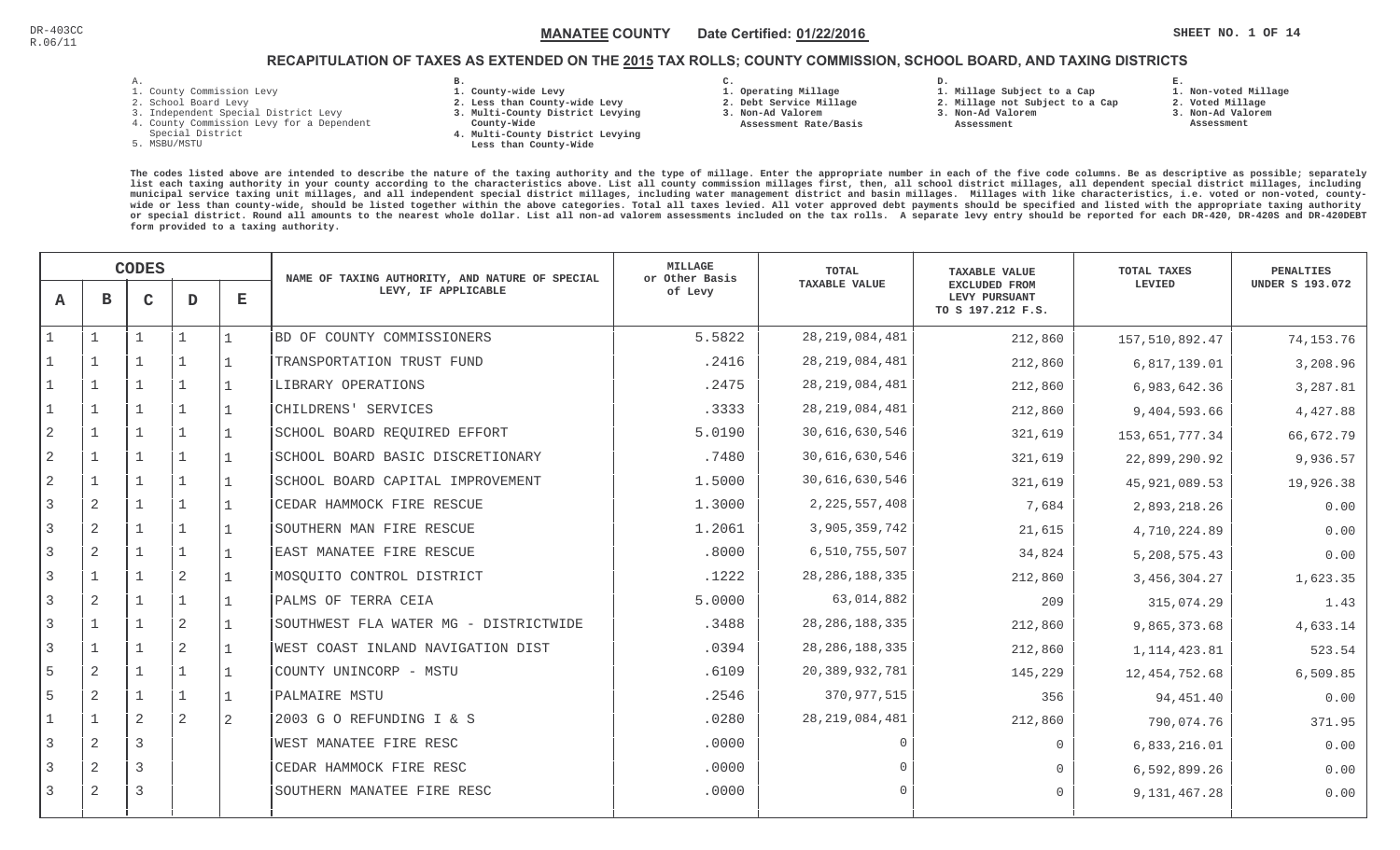# RECAPITULATION OF TAXES AS EXTENDED ON THE <u>2015</u> TAX ROLLS; COUNTY COMMISSION, SCHOOL BOARD, AND TAXING DISTRICTS

- 1. County Commission Levy
- 2. School Board Levy
- 3. Independent Special District Levy
- 4. County Commission Levy for a Dependent
- Special District
- 5. MSBU/MSTU
- **B. 1. County-wide Levy**
- **2. Less than County-wide Levy**
- **3. Multi-County District Levying**
- **County-Wide** 
	- **4. Multi-County District Levying Less than County-Wide**

**C. 1. Operating Millage** 

 **2. Debt Service Millage 3. Non-Ad Valorem Assessment Rate/Basis**

- 
- **1. Millage Subject to a Cap**

**D.** 

- **2. Millage not Subject to a Cap**
- **3. Non-Ad Valorem Assessment** 
	- -
- **1. Non-voted Millage**

**E.**

- **2. Voted Millage**
- **3. Non-Ad Valorem**
- **Assessment**

|   |                | <b>CODES</b> |   |             | NAME OF TAXING AUTHORITY, AND NATURE OF SPECIAL | <b>MILLAGE</b><br>or Other Basis | <b>TOTAL</b>         | <b>TAXABLE VALUE</b>                                | <b>TOTAL TAXES</b> | <b>PENALTIES</b>       |
|---|----------------|--------------|---|-------------|-------------------------------------------------|----------------------------------|----------------------|-----------------------------------------------------|--------------------|------------------------|
| A | в              | C            | D | $\mathbf E$ | LEVY, IF APPLICABLE                             | of Levy                          | <b>TAXABLE VALUE</b> | EXCLUDED FROM<br>LEVY PURSUANT<br>TO S 197.212 F.S. | LEVIED             | <b>UNDER S 193.072</b> |
| 3 | 2              | 3            |   |             | WESTSIDE FIRE DIST                              | .0000                            | $\Omega$             | $\Omega$                                            | 0.00               | 0.00                   |
|   | 2              | 3            |   |             | NORTH RIVER FIRE RESC                           | .0000                            | $\Omega$             | $\overline{0}$                                      | 7,084,627.94       | 0.00                   |
|   | 2              | 3            |   |             | TRAILER ESTATES FIRE DIST                       | .0000                            | $\Omega$             | $\Omega$                                            | 94,365.00          | 0.00                   |
| 3 | 2              | 3            |   |             | WHITFIELD ESTS FIRE DIST                        | .0000                            | $\Omega$             | $\Omega$                                            | 0.00               | 0.00                   |
| 3 | 2              | 3            |   |             | EAST MANATEE FIRE RESC                          | .0000                            | $\Omega$             | $\Omega$                                            | 6,761,338.57       | 0.00                   |
|   | 2              | 3            |   |             | PARRISH FIRE DIST                               | .0000                            | $\Omega$             | $\Omega$                                            | 1,295,354.86       | 0.00                   |
|   | 2              | 3            |   |             | MYAKKA FIRE DIST                                | .0000                            | $\Omega$             | $\Omega$                                            | 1,259,141.81       | 0.00                   |
| 3 | 2              | 3            |   |             | DUETTE FIRE DISTRICT                            | .0000                            | $\Omega$             | $\Omega$                                            | 149,379.68         | 0.00                   |
|   | 2              | 3            |   |             | CITY OF BRADENTON FIRE                          | .0000                            | $\Omega$             | $\Omega$                                            | 0.00               | 0.00                   |
| 3 | 2              | 3            |   |             | CITY OF BRADENTON 1                             | .0000                            | $\Omega$             | $\Omega$                                            | 80,891.11          | 0.00                   |
| 3 | 2              | 3            |   |             | RIVER YACHT AND RACQUET CLUB                    | .0000                            | $\Omega$             | $\Omega$                                            | 16,000.00          | 0.00                   |
| 3 | 2              | 3            |   |             | LAKEWOOD RANCH CDD I                            | .0000                            | $\Omega$             | 0                                                   | 1,835,623.44       | 0.00                   |
|   | 2              | 3            |   |             | LAKEWOOD RANCH I & S-I                          | .0000                            | $\Omega$             | $\Omega$                                            | 0.00               | 0.00                   |
|   | 2              | 3            |   |             | LAKEWOOD RANCH CDD II                           | .0000                            | $\Omega$             | $\overline{0}$                                      | 2,751,483.59       | 0.00                   |
| 3 | $\overline{a}$ | 3            |   |             | LAKEWOOD RANCH I & S-II                         | .0000                            | $\Omega$             | $\Omega$                                            | 330, 133.94        | 0.00                   |
|   | 2              | 3            |   |             | LAKEWOOD RANCH CDD III                          | .0000                            | $\Omega$             | $\Omega$                                            | 0.00               | 0.00                   |
| 3 | 2              | 3            |   |             | LAKEWOOD RANCH I & S-III                        | .0000                            | $\Omega$             | $\Omega$                                            | 0.00               | 0.00                   |
| 3 | 2              | 3            |   |             | LAKEWOOD RANCH CDD IV                           | .0000                            | $\Omega$             | $\circ$                                             | 2,046,015.06       | 0.00                   |
| 3 | $\overline{2}$ | 3            |   |             | LAKEWOOD RANCH CDD V                            | .0000                            | $\Omega$             | $\Omega$                                            | 2,477,580.62       | 0.00                   |
| 3 | 2              | 3            |   |             | LAKEWOOD RANCH I & S-V                          | .0000                            | $\Omega$             | $\Omega$                                            | 398,987.16         | 0.00                   |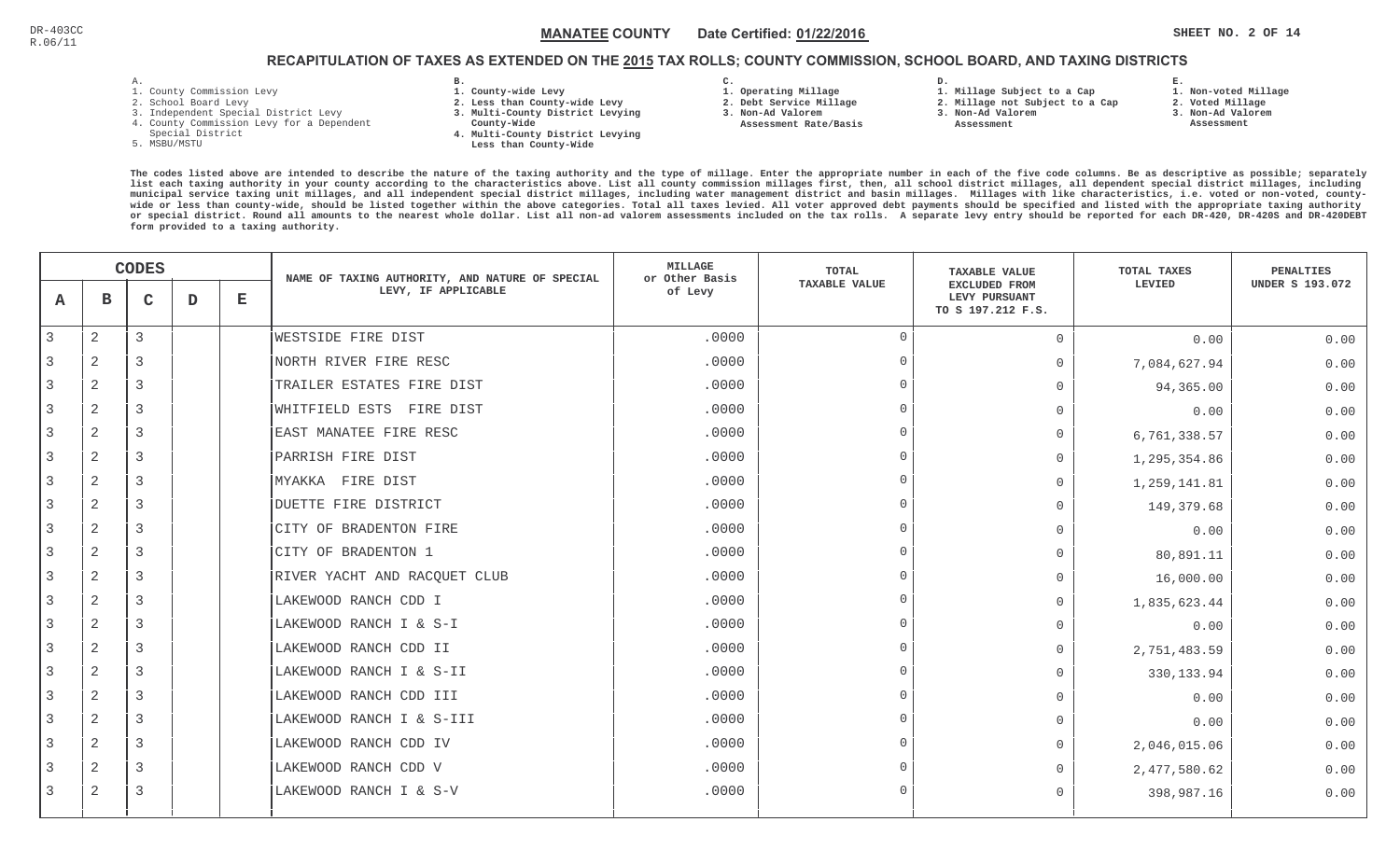**1. Non-voted Millage**

# RECAPITULATION OF TAXES AS EXTENDED ON THE <u>2015</u> TAX ROLLS; COUNTY COMMISSION, SCHOOL BOARD, AND TAXING DISTRICTS

- 1. County Commission Levy
- 2. School Board Levy
- 3. Independent Special District Levy
- 4. County Commission Levy for a Dependent
- Special District
- 5. MSBU/MSTU
- **B. 1. County-wide Levy**
- **2. Less than County-wide Levy**
- **3. Multi-County District Levying**
- **County-Wide** 
	- **4. Multi-County District Levying Less than County-Wide**

**C.** 

**3. Non-Ad Valorem Assessment Rate/Basis**

- **1. Operating Millage 2. Debt Service Millage**
- **1. Millage Subject to a Cap**

**D.** 

- **2. Millage not Subject to a Cap3. Non-Ad Valorem**
	- **Assessment**
- 
- **2. Voted Millage 3. Non-Ad Valorem Assessment**

**E.**

|   | <b>CODES</b>   |   |   | NAME OF TAXING AUTHORITY, AND NATURE OF SPECIAL | <b>MILLAGE</b><br>or Other Basis | <b>TOTAL</b> | <b>TAXABLE VALUE</b> | <b>TOTAL TAXES</b>                                  | <b>PENALTIES</b> |                        |
|---|----------------|---|---|-------------------------------------------------|----------------------------------|--------------|----------------------|-----------------------------------------------------|------------------|------------------------|
| A | в              | C | D | $\mathbf E$                                     | LEVY, IF APPLICABLE              | of Levy      | <b>TAXABLE VALUE</b> | EXCLUDED FROM<br>LEVY PURSUANT<br>TO S 197.212 F.S. | LEVIED           | <b>UNDER S 193.072</b> |
| 3 | $\overline{a}$ | 3 |   |                                                 | TARA CDD                         | .0000        | $\overline{0}$       | $\Omega$                                            | 762,400.85       | 0.00                   |
|   | 2              | 3 |   |                                                 | <b>WATERLEFE CDD</b>             | .0000        | $\Omega$             | 0                                                   | 1,667,553.02     | 0.00                   |
|   | 2              | 3 |   |                                                 | <b>GREYHAWK CDD</b>              | .0000        | $\Omega$             | $\Omega$                                            | 1,942,213.96     | 0.00                   |
| 3 | 2              | 3 |   |                                                 | UNIVERSITY PLACE CDD             | .0000        | $\Omega$             | $\Omega$                                            | 664,180.48       | 0.00                   |
| 3 | $\mathbf{2}$   | 3 |   |                                                 | UNIVERSITY PLACE I & S           | .0000        | $\Omega$             | $\Omega$                                            | 312,480.54       | 0.00                   |
|   | 2              | 3 |   |                                                 | HERITAGE HARBOUR SOUTH CDD       | .0000        | $\Omega$             | $\Omega$                                            | 1,117,054.07     | 0.00                   |
| 3 | $\mathbf{2}$   | 3 |   |                                                 | HARBORAGE AT BRADEN RIVER CDD    | .0000        | $\Omega$             | $\Omega$                                            | 410,096.31       | 0.00                   |
|   | 2              | 3 |   |                                                 | HARBORAGE AT BRD RV I & S        | .0000        | $\Omega$             | $\Omega$                                            | 200,952.32       | 0.00                   |
|   | 2              | 3 |   |                                                 | LAKEWOOD RANCH CDD VI            | .0000        | $\Omega$             | $\Omega$                                            | 943, 166. 75     | 0.00                   |
|   | 2              | 3 |   |                                                 | LAKEWOOD RANCH I & S-VI          | .0000        | $\Omega$             | $\Omega$                                            | 965,678.89       | 0.00                   |
| 3 | 2              | 3 |   |                                                 | HERITAGE HARBOUR MARKETPLC CDD   | .0000        | $\Omega$             | $\Omega$                                            | 329, 365.46      | 0.00                   |
| 3 | $\overline{a}$ | 3 |   |                                                 | HERITAGE HARBOUR MARKETPLC I&S   | .0000        | $\Omega$             | $\Omega$                                            | 1,107,988.10     | 0.00                   |
| 3 | 2              | 3 |   |                                                 | LEXINGTON I&S                    | .0000        | $\Omega$             | $\Omega$                                            | 157,642.96       | 0.00                   |
|   | $\mathbf{2}$   | 3 |   |                                                 | LEXINGTON CDD                    | .0000        | $\Omega$             | $\Omega$                                            | 39,015.38        | 0.00                   |
|   | 2              | 3 |   |                                                 | LAKEWOOD RANCH I & S-IV          | .0000        | $\Omega$             | $\Omega$                                            | 160, 323.74      | 0.00                   |
|   | 2              | 3 |   |                                                 | FOREST CREEK CDD                 | .0000        | $\cap$               | $\Omega$                                            | 493,630.39       | 0.00                   |
|   | 2              | 3 |   |                                                 | FOREST CREEK I & S               | .0000        | $\Omega$             | $\Omega$                                            | 339,092.18       | 0.00                   |
| 3 | 2              | 3 |   |                                                 | <b>WATERS EDGE CDD</b>           | .0000        | $\Omega$             | $\Omega$                                            | 167,406.14       | 0.00                   |
| 3 | 2              | 3 |   |                                                 | WATERS EDGE I & S                | .0000        | $\Omega$             | $\Omega$                                            | 132,828.78       | 0.00                   |
| 3 | 2              | 3 |   |                                                 | PALMA SOLA TRACE CDD             | .0000        | $\Omega$             | $\Omega$                                            | 500,927.24       | 0.00                   |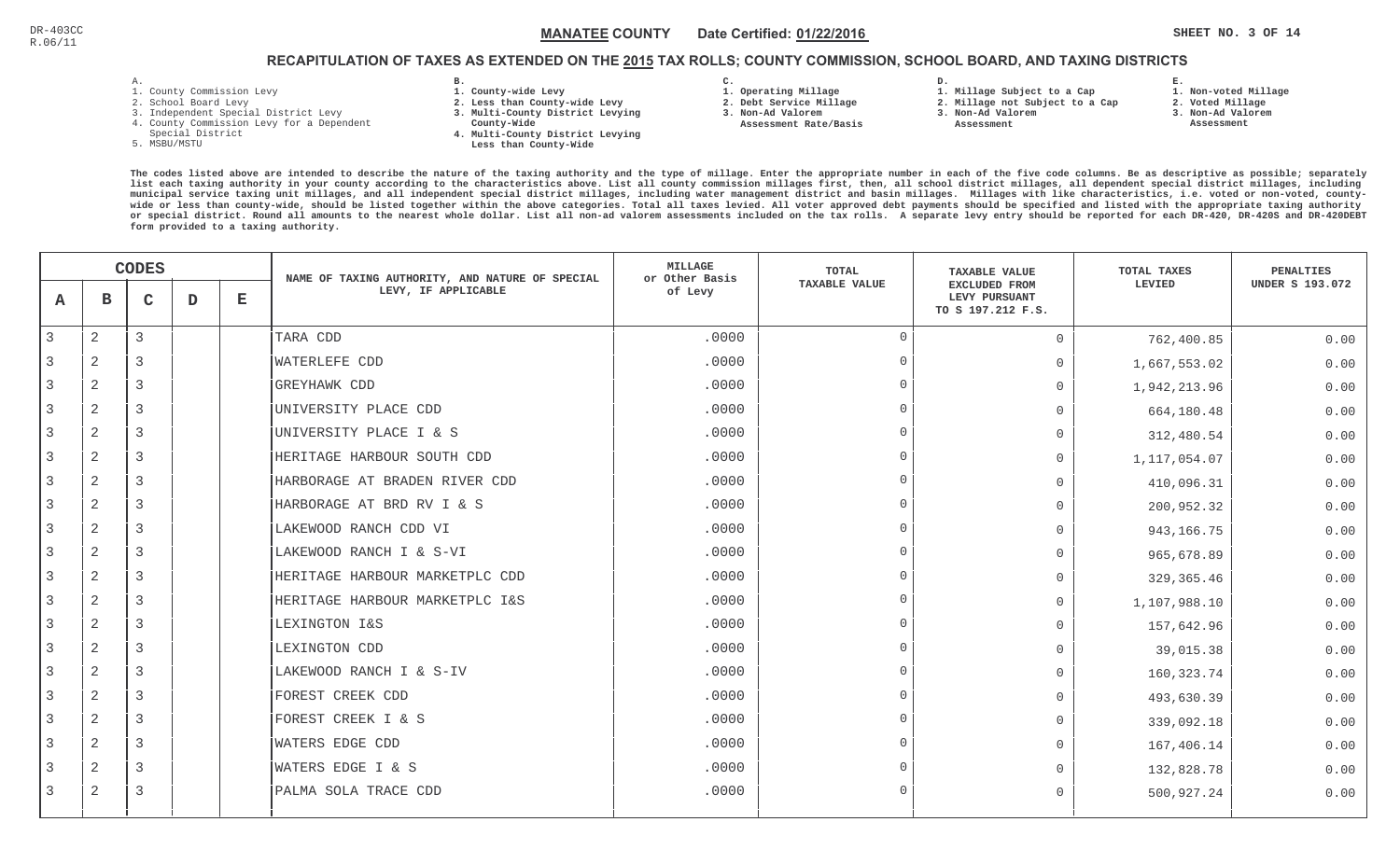# RECAPITULATION OF TAXES AS EXTENDED ON THE <u>2015</u> TAX ROLLS; COUNTY COMMISSION, SCHOOL BOARD, AND TAXING DISTRICTS

- 1. County Commission Levy
- 2. School Board Levy
- 3. Independent Special District Levy
- 4. County Commission Levy for a Dependent
- Special District
- 5. MSBU/MSTU
- **B. 1. County-wide Levy**
- **2. Less than County-wide Levy**
- **3. Multi-County District Levying**
- **County-Wide** 
	- **4. Multi-County District Levying Less than County-Wide**
- **C.**
- **1. Operating Millage**
- **2. Debt Service Millage 3. Non-Ad Valorem**
- **Assessment Rate/Basis**
- **2. Millage not Subject to a Cap**

**D.** 

**3. Non-Ad Valorem**

**1. Millage Subject to a Cap**

 **Assessment** 

**1. Non-voted Millage**

**E.**

- **2. Voted Millage**
- **3. Non-Ad Valorem**
- **Assessment**

|   |                | <b>CODES</b>   |   |             | NAME OF TAXING AUTHORITY, AND NATURE OF SPECIAL | <b>MILLAGE</b><br>or Other Basis | <b>TOTAL</b>   | <b>TAXABLE VALUE</b>                                | TOTAL TAXES  | <b>PENALTIES</b>       |
|---|----------------|----------------|---|-------------|-------------------------------------------------|----------------------------------|----------------|-----------------------------------------------------|--------------|------------------------|
| A | в              | $\mathsf{C}$   | D | $\mathbf E$ | LEVY, IF APPLICABLE                             | of Levy                          | TAXABLE VALUE  | EXCLUDED FROM<br>LEVY PURSUANT<br>TO S 197.212 F.S. | LEVIED       | <b>UNDER S 193.072</b> |
| 3 | $\overline{2}$ | 3              |   |             | LAKEWOOD RANCH STEWARDSHIP O&M                  | .0000                            | $\Omega$       | $\circ$                                             | 914,407.86   | 0.00                   |
|   | $\overline{2}$ | 3              |   |             | LAKEWOOD RANCH STEWARDSHIP I&S                  | .0000                            | $\overline{0}$ | $\circ$                                             | 4,943,958.24 | 0.00                   |
| 3 | 2              | 3              |   |             | HERITAGE HARBOUR NORTH CDD                      | .0000                            | $\Omega$       | $\mathbf{0}$                                        | 103,709.21   | 0.00                   |
| 3 | 2              | 3              |   |             | HERITAGE HARBOUR NORTH I & S                    | .0000                            | $\Omega$       | $\Omega$                                            | 2,409,761.35 | 0.00                   |
| 3 | 2              | 3              |   |             | COPPERSTONE CDD                                 | .0000                            | $\overline{0}$ | $\mathbf{0}$                                        | 865,686.88   | 0.00                   |
| 3 | 2              | 3              |   |             | COPPERSTONE I & S                               | .0000                            | $\Omega$       | $\Omega$                                            | 0.00         | 0.00                   |
|   | $\mathbf{2}$   | 3              |   |             | CROSS CREEK CDD                                 | .0000                            | $\Omega$       | $\Omega$                                            | 81,933.17    | 0.00                   |
| 3 | 2              | 3              |   |             | CROSS CREEK I & S                               | .0000                            | $\cap$         | $\overline{0}$                                      | 7,485.72     | 0.00                   |
|   | $\overline{2}$ | 3              |   |             | VILLAGES OF AVIGNON CDD                         | .0000                            | $\Omega$       | $\mathbf 0$                                         | 5,208.33     | 0.00                   |
| 3 | 2              | 3              |   |             | VILLAGES OF AVIGNON I & S                       | .0000                            | $\Omega$       | $\mathbf 0$                                         | 0.00         | 0.00                   |
| 3 | $\mathbf{2}$   | $\overline{3}$ |   |             | LEGENDS BAY CDD                                 | .0000                            | $\Omega$       | $\mathbf 0$                                         | 822,827.08   | 0.00                   |
| 3 | $\mathbf{2}$   | 3              |   |             | MANDARIN GROVE CDD                              | .0000                            | $\overline{0}$ | $\Omega$                                            | 0.00         | 0.00                   |
| 3 | 2              | 3              |   |             | MANDARIN GROVE I & S                            | .0000                            | $\Omega$       | $\mathbf{0}$                                        | 0.00         | 0.00                   |
|   | 2              | 3              |   |             | EAGLE POINTE CDD                                | .0000                            | $\Omega$       | $\Omega$                                            | 0.00         | 0.00                   |
| 3 | $\overline{c}$ | 3              |   |             | HARRISON RANCH CDD                              | .0000                            | $\Omega$       | $\mathbf{0}$                                        | 1,536,094.92 | 0.00                   |
| 3 | 2              | 3              |   |             | TIDEWATER PRESERVE CDD                          | .0000                            | $\Omega$       | $\mathbf{0}$                                        | 0.00         | 0.00                   |
| 3 | 2              | 3              |   |             | RIVERS SONG CDD                                 | .0000                            | $\Omega$       | $\Omega$                                            | 0.00         | 0.00                   |
| 3 | 2              | $\overline{3}$ |   |             | SILVERLEAF CDD (O&M)                            | .0000                            | $\Omega$       | $\mathbf{0}$                                        | 15,977.60    | 0.00                   |
|   | 2              | 3              |   |             | WOODLAND HAMMOCK CDD                            | .0000                            | $\Omega$       | $\Omega$                                            | 0.00         | 0.00                   |
| 3 | 2              | 3              |   |             | SANCTUARY COVE CDD                              | .0000                            | $\cap$         | $\Omega$                                            | 0.00         | 0.00                   |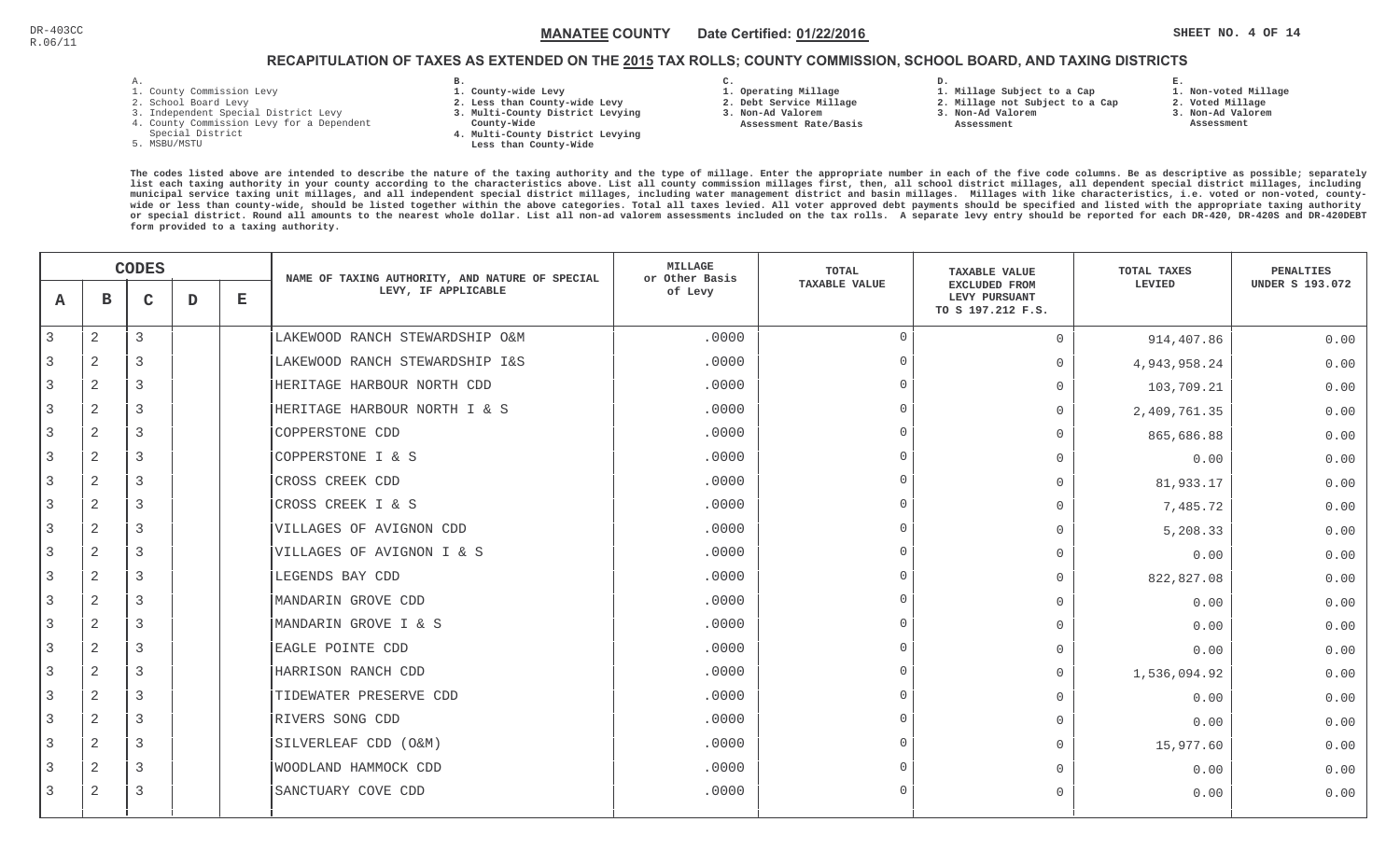# RECAPITULATION OF TAXES AS EXTENDED ON THE <u>2015</u> TAX ROLLS; COUNTY COMMISSION, SCHOOL BOARD, AND TAXING DISTRICTS

- 1. County Commission Levy
- 2. School Board Levy
- 3. Independent Special District Levy
- 4. County Commission Levy for a Dependent
- Special District
- 5. MSBU/MSTU
- **B. 1. County-wide Levy**
- **2. Less than County-wide Levy**
- **3. Multi-County District Levying**
- **County-Wide** 
	- **4. Multi-County District Levying Less than County-Wide**

**C.** 

**3. Non-Ad Valorem Assessment Rate/Basis**

- **1. Operating Millage 2. Debt Service Millage**
- **1. Millage Subject to a Cap**

**D.** 

- **2. Millage not Subject to a Cap**
- **3. Non-Ad Valorem**
	- **Assessment**

 **1. Non-voted Millage2. Voted Millage**

**E.**

- 
- **3. Non-Ad Valorem**
- **Assessment**

|                |                | <b>CODES</b> |   |             | NAME OF TAXING AUTHORITY, AND NATURE OF SPECIAL | <b>MILLAGE</b><br>or Other Basis | TOTAL                | <b>TAXABLE VALUE</b>                                | TOTAL TAXES  | <b>PENALTIES</b>       |
|----------------|----------------|--------------|---|-------------|-------------------------------------------------|----------------------------------|----------------------|-----------------------------------------------------|--------------|------------------------|
| A              | в              | $\mathsf{C}$ | D | $\mathbf E$ | LEVY, IF APPLICABLE                             | of Levy                          | <b>TAXABLE VALUE</b> | EXCLUDED FROM<br>LEVY PURSUANT<br>TO S 197.212 F.S. | LEVIED       | <b>UNDER S 193.072</b> |
| 3              | $\mathbf{2}$   | 3            |   |             | SOUTHBAY CDD                                    | .0000                            | $\Omega$             | $\Omega$                                            | 0.00         | 0.00                   |
|                | 2              | 3            |   |             | <b>BUCKEYE PARK CDD</b>                         | .0000                            | $\Omega$             | $\Omega$                                            | 90,360.20    | 0.00                   |
| 3              | 2              | 3            |   |             | BUCKEYE PARK I & S                              | .0000                            | $\overline{0}$       | $\Omega$                                            | 168,228.30   | 0.00                   |
| 3              | 2              | 3            |   |             | ARTISAN LAKES CDD                               | .0000                            | $\Omega$             | $\Omega$                                            | 177, 271.28  | 0.00                   |
| 3              | $\mathbf{2}$   | 3            |   |             | PALMETTO PINES CDD                              | .0000                            | $\Omega$             | $\overline{0}$                                      | 0.00         | 0.00                   |
| 3              | $\overline{2}$ | 3            |   |             | VILLAGES OF GLEN CREEK CDD                      | .0000                            | $\Omega$             | $\Omega$                                            | 0.00         | 0.00                   |
|                | 2              | 3            |   |             | LAKEWOOD RANCH IV SPECIAL                       | .0000                            | $\Omega$             | $\Omega$                                            | 0.00         | 0.00                   |
| 3              | $\mathbf{2}$   | 3            |   |             | LEXINGTON7 I&S                                  | .0000                            | $\Omega$             | $\Omega$                                            | 22,692.00    | 0.00                   |
| 3              | $\mathbf{2}$   | 3            |   |             | LEXINGTON7 CDD                                  | .0000                            | $\Omega$             | $\Omega$                                            | 5,123.65     | 0.00                   |
|                | 2              | 3            |   |             | PALMS OF TERRA CEIA BAY CDD                     | .0000                            | $\Omega$             | $\Omega$                                            | 55, 443.12   | 0.00                   |
| 3              | 2              | 3            |   |             | TREVESTA CDD                                    | .0000                            | $\Omega$             | $\Omega$                                            | 0.00         | 0.00                   |
| 3              | $\mathbf{2}$   | 3            |   |             | BAYSHORE GARDENS PK & REC                       | .0000                            | $\Omega$             | $\Omega$                                            | 477,192.00   | 0.00                   |
| 3              | 2              | 3            |   |             | TRAILER ESTATES PK & REC                        | .0000                            | $\Omega$             | $\Omega$                                            | 1,253,340.00 | 0.00                   |
|                | 2              | 3            |   |             | ANNA MARIA STORMWATER                           | .0000                            | $\Omega$             | $\Omega$                                            | 117,888.45   | 0.00                   |
| 3              | 2              | 3            |   |             | HOLMES BEACH STORMWATER                         | .0000                            | $\Omega$             | $\overline{0}$                                      | 233,989.14   | 0.00                   |
| 4              | 2              | 3            |   |             | 14TH STREET CRA - CITY                          | .0000                            | $\cap$               | $\Omega$                                            | 0.00         | 0.00                   |
| $\overline{4}$ | $\mathbf{2}$   | 3            |   |             | <b>BRADENTON DDA</b>                            | .0000                            | $\Omega$             | $\Omega$                                            | 0.00         | 0.00                   |
| $\overline{4}$ | 2              | 3            |   |             | BRADENTON BEACH CRA                             | .0000                            | $\Omega$             | $\Omega$                                            | 0.00         | 0.00                   |
|                | $\mathbf{2}$   | 3            |   |             | CENTRAL CRA-CITY OF BRADENTON                   | .0000                            | $\Omega$             | $\Omega$                                            | 0.00         | 0.00                   |
| 4              | 2              | 3            |   |             | SAN-PALMA CANAL DREDGING                        | .0000                            | $\Omega$             | $\Omega$                                            | 0.00         | 0.00                   |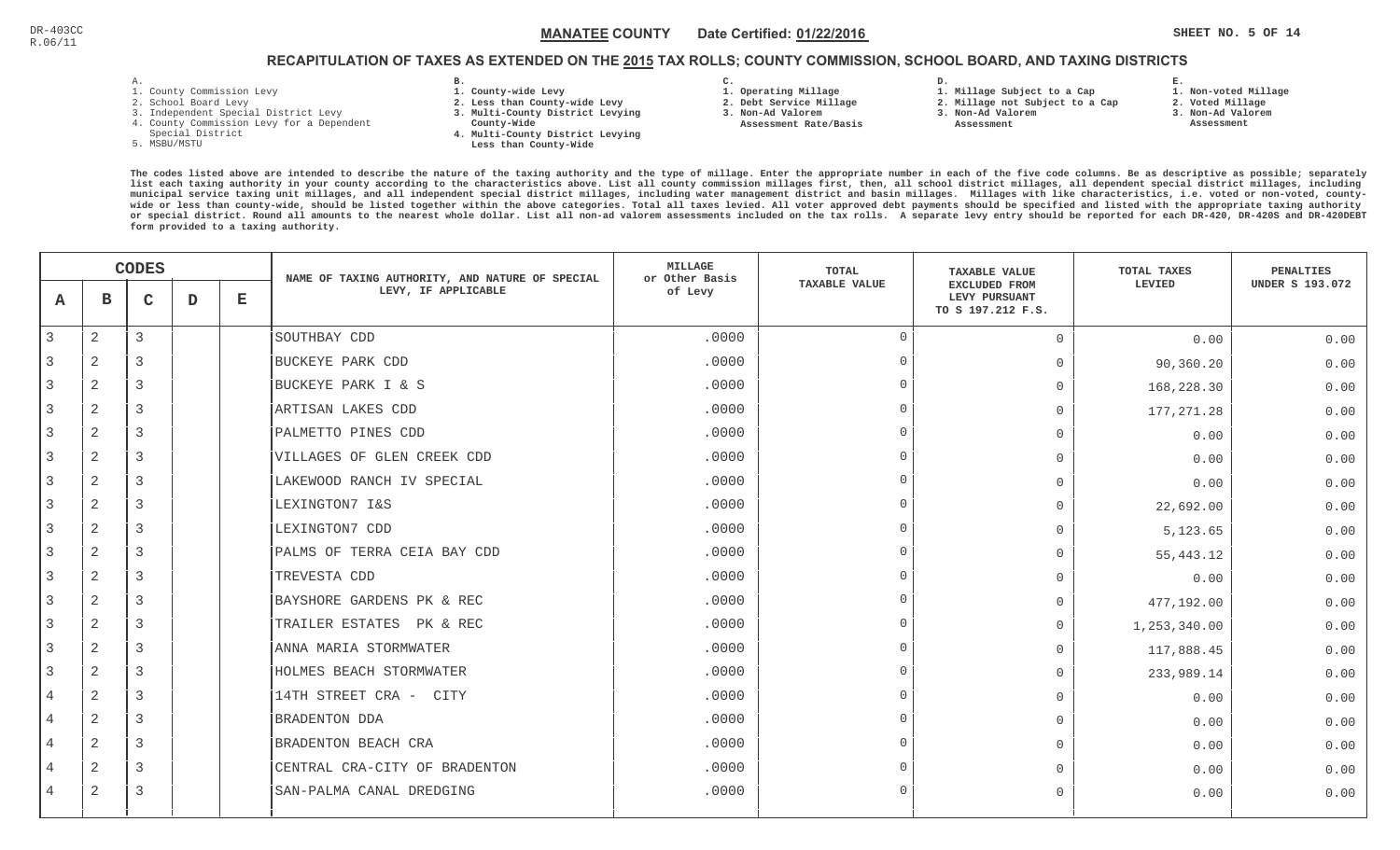**1. Non-voted Millage**

# RECAPITULATION OF TAXES AS EXTENDED ON THE <u>2015</u> TAX ROLLS; COUNTY COMMISSION, SCHOOL BOARD, AND TAXING DISTRICTS

- 1. County Commission Levy
- 2. School Board Levy
- 3. Independent Special District Levy
- 4. County Commission Levy for a Dependent
- Special District
- 5. MSBU/MSTU
- **B. 1. County-wide Levy**
- **2. Less than County-wide Levy**
- **3. Multi-County District Levying**
- **County-Wide** 
	- **4. Multi-County District Levying Less than County-Wide**

**C.** 

**3. Non-Ad Valorem Assessment Rate/Basis**

- **1. Operating Millage 2. Debt Service Millage**
- **1. Millage Subject to a Cap**

**D.** 

- **2. Millage not Subject to a Cap3. Non-Ad Valorem**
	- **Assessment**
- 
- **3. Non-Ad Valorem Assessment**

**E.**

**2. Voted Millage**

|                | <b>CODES</b>   |   |   | NAME OF TAXING AUTHORITY, AND NATURE OF SPECIAL | <b>MILLAGE</b><br>or Other Basis | <b>TOTAL</b> | <b>TAXABLE VALUE</b> | <b>TOTAL TAXES</b>                                         | <b>PENALTIES</b> |                        |
|----------------|----------------|---|---|-------------------------------------------------|----------------------------------|--------------|----------------------|------------------------------------------------------------|------------------|------------------------|
| A              | в              | C | D | $\mathbf E$                                     | LEVY, IF APPLICABLE              | of Levy      | <b>TAXABLE VALUE</b> | <b>EXCLUDED FROM</b><br>LEVY PURSUANT<br>TO S 197.212 F.S. | LEVIED           | <b>UNDER S 193.072</b> |
| $\overline{4}$ | $\mathbf{2}$   | 3 |   |                                                 | CANAL DREDGING/HIGHLAND          | .0000        | $\Omega$             | $\mathbf 0$                                                | 0.00             | 0.00                   |
|                | 2              | 3 |   |                                                 | CANAL DREDGING/BOWLEES CRK C-1   | .0000        | $\cap$               | $\mathbf 0$                                                | 0.00             | 0.00                   |
| 4              | 2              | 3 |   |                                                 | CANAL DREDGING/BOWLEES CRK C-2   | .0000        |                      | $\Omega$                                                   | 0.00             | 0.00                   |
| $\overline{4}$ | 2              | 3 |   |                                                 | CANAL DREDGING/BOWLEES CRK C-3   | .0000        | $\cap$               | $\Omega$                                                   | 0.00             | 0.00                   |
| $\overline{4}$ | $\mathbf{2}$   | 3 |   |                                                 | CANAL DREDGING/BOWLEES CRK D-1   | .0000        | $\cap$               | $\overline{0}$                                             | 0.00             | 0.00                   |
|                | 2              | 3 |   |                                                 | CANAL DREDGING/BOWLEES CRK D-2   | .0000        | $\Omega$             | $\bigcap$                                                  | 0.00             | 0.00                   |
| $\overline{4}$ | $\mathbf{2}$   | 3 |   |                                                 | CANAL DREDGING/BOWLEES CRK E-1   | .0000        | $\cap$               | $\mathbf 0$                                                | 0.00             | 0.00                   |
|                | 2              | 3 |   |                                                 | CANAL DREDGING/BOWLEES CRK E-2   | .0000        |                      | $\Omega$                                                   | 0.00             | 0.00                   |
|                | 2              | 3 |   |                                                 | CANAL DREDGING/SUNNY SHORES      | .0000        | $\cap$               | $\mathbf 0$                                                | 0.00             | 0.00                   |
|                | 2              | 3 |   |                                                 | BRYN MAWR CANAL DREDGING         | .0000        |                      | $\bigcap$                                                  | 0.00             | 0.00                   |
| $\overline{4}$ | 2              | 3 |   |                                                 | CORAL SHORES CANAL DREDGING      | .0000        | $\cap$               | $\Omega$                                                   | 52,567.28        | 0.00                   |
| 4              | 2              | 3 |   |                                                 | BAY COLONY CANAL DREDGING        | .0000        | $\cap$               | $\Omega$                                                   | 0.00             | 0.00                   |
|                | 2              | 3 |   |                                                 | BRA-WIN CANAL DREDGING           | .0000        | $\Omega$             | $\Omega$                                                   | 2,671.26         | 0.00                   |
| 4              | $\mathbf{2}$   | 3 |   |                                                 | MANALEE CANAL DREDGING           | .0000        | $\cap$               | $\Omega$                                                   | 0.00             | 0.00                   |
|                | 2              | 3 |   |                                                 | MCLEWIS BAYOU CANAL DREDGING     | .0000        |                      | $\bigcap$                                                  | 0.00             | 0.00                   |
|                | $\overline{2}$ | 3 |   |                                                 | WARNERS WEST CANAL DREDGING      | .0000        |                      | $\mathbf 0$                                                | 2,493.81         | 0.00                   |
|                | 2              | 3 |   |                                                 | WARNERS EAST CANAL DREDGING      | .0000        |                      | $\overline{0}$                                             | 2,947.23         | 0.00                   |
| 4              | 2              | 3 |   |                                                 | IBIS LAGOON                      | .0000        | $\cap$               | $\overline{0}$                                             | 0.00             | 0.00                   |
|                | 2              | 3 |   |                                                 | <b>BAY DRIVE</b>                 | .0000        | $\cap$               | $\Omega$                                                   | 0.00             | 0.00                   |
| $\overline{4}$ | 2              | 3 |   |                                                 | BAYVIEW SHORES #1                | .0000        | $\cap$               | $\bigcap$                                                  | 0.00             | 0.00                   |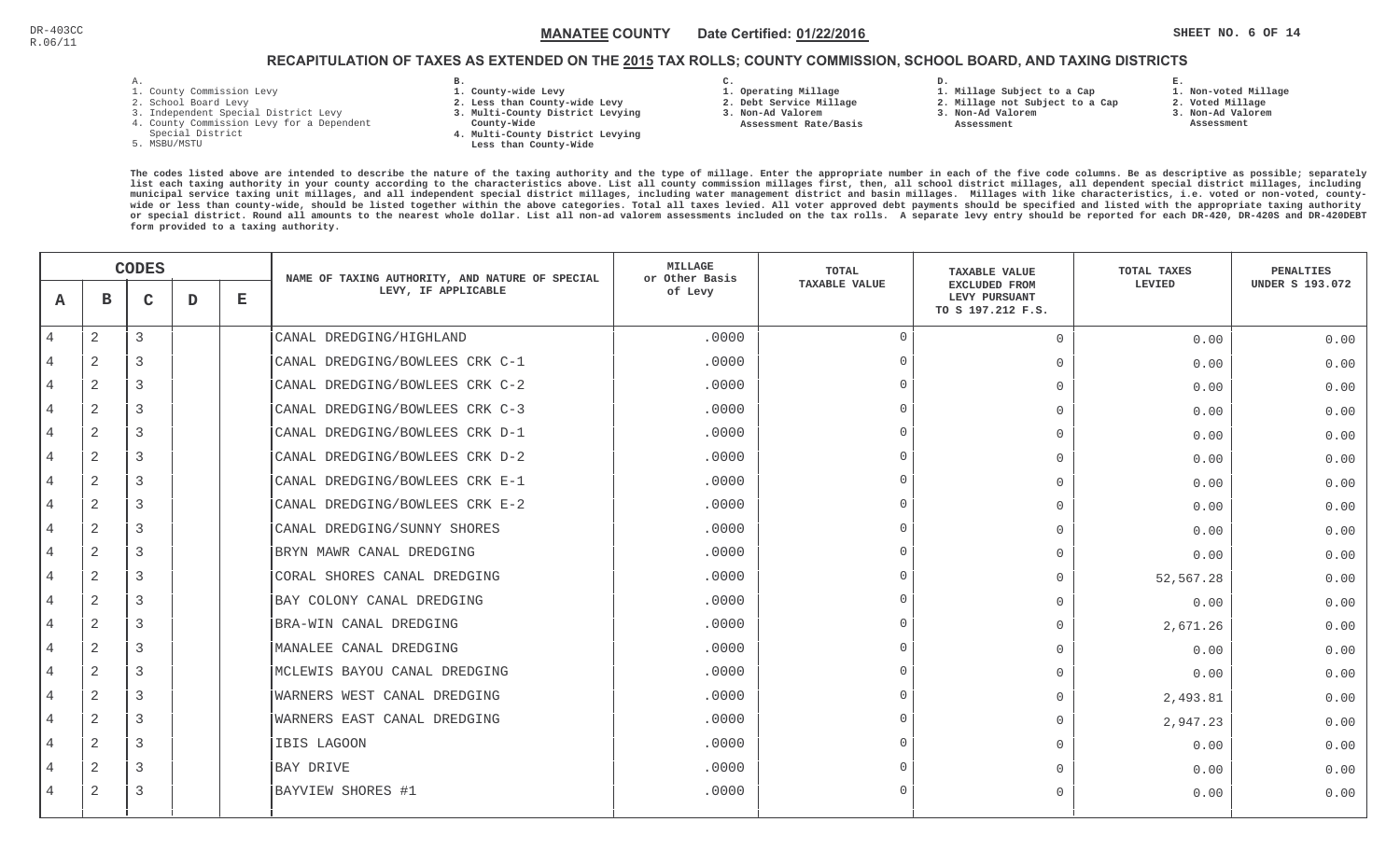**1. Non-voted Millage**

# RECAPITULATION OF TAXES AS EXTENDED ON THE <u>2015</u> TAX ROLLS; COUNTY COMMISSION, SCHOOL BOARD, AND TAXING DISTRICTS

- 1. County Commission Levy
- 2. School Board Levy
- 3. Independent Special District Levy
- 4. County Commission Levy for a Dependent
- Special District
- 5. MSBU/MSTU
- **B. 1. County-wide Levy**
- **2. Less than County-wide Levy**
- **3. Multi-County District Levying**
- **County-Wide** 
	- **4. Multi-County District Levying Less than County-Wide**
- **C.**
- **1. Operating Millage**

 **Assessment Rate/Basis**

- **2. Debt Service Millage**
- **3. Non-Ad Valorem**
- **2. Millage not Subject to a Cap3. Non-Ad Valorem**

**D.** 

 **Assessment** 

**1. Millage Subject to a Cap**

- 
- **3. Non-Ad Valorem Assessment**

**E.**

**2. Voted Millage**

|                |                | <b>CODES</b> |   |   | NAME OF TAXING AUTHORITY, AND NATURE OF SPECIAL | <b>MILLAGE</b><br>or Other Basis | TOTAL                | <b>TAXABLE VALUE</b>                                       | TOTAL TAXES | PENALTIES              |
|----------------|----------------|--------------|---|---|-------------------------------------------------|----------------------------------|----------------------|------------------------------------------------------------|-------------|------------------------|
| A              | в              | $\mathsf{C}$ | D | E | LEVY, IF APPLICABLE                             | of Levy                          | <b>TAXABLE VALUE</b> | <b>EXCLUDED FROM</b><br>LEVY PURSUANT<br>TO S 197.212 F.S. | LEVIED      | <b>UNDER S 193.072</b> |
| 4              | $\overline{2}$ | 3            |   |   | BAYVIEW SHORES #2                               | .0000                            | $\Omega$             | $\overline{0}$                                             | 0.00        | 0.00                   |
|                | 2              | 3            |   |   | DRAINAGE - MEADOW LAKES                         | .0000                            | $\cap$               | $\Omega$                                                   | 0.00        | 0.00                   |
| $\overline{4}$ | 2              | 3            |   |   | RUBONIA LIGHTING                                | .0000                            |                      | $\bigcap$                                                  | 4,676.20    | 0.00                   |
| $\overline{4}$ | 2              | 3            |   |   | CAPE VISTA LIGHTING                             | .0000                            | $\cap$               | $\Omega$                                                   | 3,610.00    | 0.00                   |
| 4              | 2              | 3            |   |   | GULF & BAY LIGHTING                             | .0000                            | $\Omega$             | $\bigcap$                                                  | 3,900.00    | 0.00                   |
| $\overline{4}$ | 2              | 3            |   |   | PIC TOWN LIGHTING                               | .0000                            | $\cap$               | $\bigcap$                                                  | 5,796.00    | 0.00                   |
|                | 2              | 3            |   |   | HOLIDAY HEIGHTS LIGHTING                        | .0000                            |                      | $\bigcap$                                                  | 8,229.45    | 0.00                   |
| 4              | 2              | 3            |   |   | TROPICAL HARBOR LIGHTING                        | .0000                            |                      | $\overline{0}$                                             | 3,640.00    | 0.00                   |
| 4              | 2              | 3            |   |   | SUNNY SHORES LIGHTING                           | .0000                            |                      | $\bigcap$                                                  | 3,553.00    | 0.00                   |
| 4              | 2              | 3            |   |   | SYLVAN OAKS LIGHTING                            | .0000                            | $\cap$               | $\Omega$                                                   | 9,576.00    | 0.00                   |
| $\overline{4}$ | $\mathbf{2}$   | 3            |   |   | 29 APOLLO LAKE LIGHTING                         | .0000                            | $\cap$               | $\bigcap$                                                  | 3,650.00    | 0.00                   |
|                | $\mathbf{2}$   | 3            |   |   | 28TH AVE E LIGHTING                             | .0000                            | $\cap$               | $\Omega$                                                   | 5,304.00    | 0.00                   |
| $\overline{4}$ | 2              | 3            |   |   | HERNANDO AVENUE LIGHTING                        | .0000                            | $\cap$               | $\bigcap$                                                  | 1,803.20    | 0.00                   |
|                | 2              | 3            |   |   | LAKE PARK LIGHTING                              | .0000                            |                      | $\Omega$                                                   | 4,221.00    | 0.00                   |
| 4              | 2              | 3            |   |   | 29 AND 30 LIGHTING                              | .0000                            |                      | $\Omega$                                                   | 0.00        | 0.00                   |
| $\overline{4}$ | 2              | 3            |   |   | OAKWOOD LIGHTING                                | .0000                            |                      | $\Omega$                                                   | 6,502.04    | 0.00                   |
| $\overline{4}$ | 2              | 3            |   |   | <b>WASHINGTON GARDENS LIGHTING</b>              | .0000                            |                      | $\bigcap$                                                  | 6,003.00    | 0.00                   |
| $\overline{4}$ | 2              | 3            |   |   | LOT CLEARING                                    | .0000                            | $\cap$               | $\Omega$                                                   | 10,155.10   | 0.00                   |
|                | $\overline{2}$ | 3            |   |   | NORTH COUNTY TIF                                | .0000                            | $\Omega$             | $\Omega$                                                   | 0.00        | 0.00                   |
| 4              | 2              | 3            |   |   | PALMETTO CRA                                    | .0000                            | $\cap$               | $\Omega$                                                   | 0.00        | 0.00                   |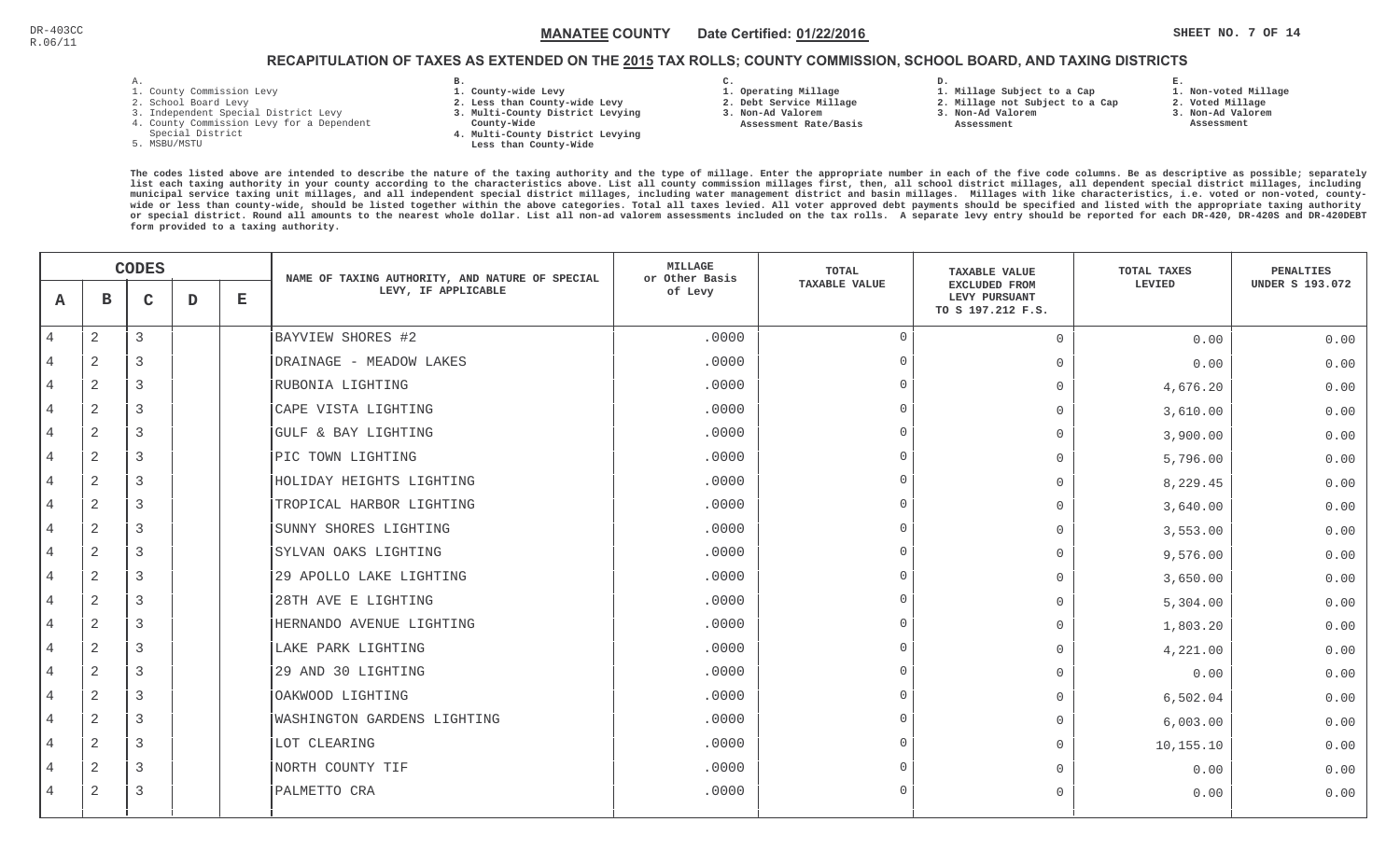# RECAPITULATION OF TAXES AS EXTENDED ON THE <u>2015</u> TAX ROLLS; COUNTY COMMISSION, SCHOOL BOARD, AND TAXING DISTRICTS

| - |  |  |  |
|---|--|--|--|

- 1. County Commission Levy
- 2. School Board Levy
- 3. Independent Special District Levy
- 4. County Commission Levy for a Dependent
- Special District
- 5. MSBU/MSTU
- **B. 1. County-wide Levy**
- **2. Less than County-wide Levy**
- **3. Multi-County District Levying**
- **County-Wide** 
	- **4. Multi-County District Levying Less than County-Wide**
- **C. 1. Operating Millage 3. Non-Ad Valorem**

**2. Debt Service Millage** 

 **Assessment Rate/Basis**

- 
- **1. Millage Subject to a Cap**

**D.** 

- **2. Millage not Subject to a Cap**
- **3. Non-Ad Valorem**
	- **Assessment**

**1. Non-voted Millage**

**E.**

- **2. Voted Millage**
- **3. Non-Ad Valorem**
- **Assessment**

|                | <b>CODES</b>   |                |   | NAME OF TAXING AUTHORITY, AND NATURE OF SPECIAL | <b>MILLAGE</b><br>or Other Basis | TOTAL   | <b>TAXABLE VALUE</b> | TOTAL TAXES                                                | PENALTIES |                        |
|----------------|----------------|----------------|---|-------------------------------------------------|----------------------------------|---------|----------------------|------------------------------------------------------------|-----------|------------------------|
| A              | в              | $\mathsf{C}$   | D | Е                                               | LEVY, IF APPLICABLE              | of Levy | <b>TAXABLE VALUE</b> | <b>EXCLUDED FROM</b><br>LEVY PURSUANT<br>TO S 197.212 F.S. | LEVIED    | <b>UNDER S 193.072</b> |
| $\overline{4}$ | $\overline{c}$ | 3              |   |                                                 | PALMA SOLA HEIGHTS               | .0000   | $\Omega$             | $\mathbf 0$                                                | 0.00      | 0.00                   |
| 4              | $\overline{2}$ | 3              |   |                                                 | <b>GULF TRAIL RANCHES</b>        | .0000   | $\Omega$             | $\mathbf 0$                                                | 0.00      | 0.00                   |
| $\overline{4}$ | 2              | 3              |   |                                                 | CORTEZ GARDENS                   | .0000   | $\overline{0}$       | $\mathbf{0}$                                               | 0.00      | 0.00                   |
| $\overline{4}$ | $\overline{2}$ | $\overline{3}$ |   |                                                 | CORTEZ GARDENS                   | .0000   | $\Omega$             | $\mathbf 0$                                                | 0.00      | 0.00                   |
| 4              | 2              | 3              |   |                                                 | CORTEZ GARDENS                   | .0000   | $\Omega$             | $\mathbf 0$                                                | 0.00      | 0.00                   |
| $\overline{4}$ | $\overline{2}$ | 3              |   |                                                 | CORTEZ GARDENS                   | .0000   | $\Omega$             | $\mathbf{0}$                                               | 0.00      | 0.00                   |
| 4              | 2              | 3              |   |                                                 | <b>GULF TRAIL RANCHES</b>        | .0000   | $\Omega$             | $\mathbf 0$                                                | 0.00      | 0.00                   |
| 4              | $\overline{2}$ | 3              |   |                                                 | SUNNY LAKES ESTATES              | .0000   | $\Omega$             | $\overline{0}$                                             | 0.00      | 0.00                   |
| $\overline{4}$ | 2              | 3              |   |                                                 | PINEHURST SUBD                   | .0000   | $\Omega$             | $\mathbf{0}$                                               | 0.00      | 0.00                   |
| $\overline{4}$ | $\overline{a}$ | 3              |   |                                                 | MCCOLLUMS LAKE I                 | .0000   | $\Omega$             | $\mathbf{0}$                                               | 0.00      | 0.00                   |
| $\overline{4}$ | $\overline{a}$ | 3              |   |                                                 | CORTEZ GARDENS                   | .0000   | $\overline{0}$       | $\mathbf{0}$                                               | 0.00      | 0.00                   |
| 4              | 2              | 3              |   |                                                 | CORTEZ GARDENS                   | .0000   | $\Omega$             | $\overline{0}$                                             | 0.00      | 0.00                   |
| $\overline{4}$ | $\overline{c}$ | 3              |   |                                                 | CORTEZ GARDENS                   | .0000   | $\Omega$             | $\mathbf{0}$                                               | 0.00      | 0.00                   |
| 4              | 2              | 3              |   |                                                 | CORTEZ GARDENS                   | .0000   | $\Omega$             | $\mathbf{0}$                                               | 0.00      | 0.00                   |
| 4              | 2              | 3              |   |                                                 | CORTEZ GARDENS                   | .0000   | $\cap$               | $\circ$                                                    | 0.00      | 0.00                   |
| $\overline{4}$ | $\mathbf{2}$   | 3              |   |                                                 | HAZELHURST                       | .0000   | $\overline{0}$       | $\mathbf{0}$                                               | 0.00      | 0.00                   |
| $\overline{4}$ | $\overline{a}$ | 3              |   |                                                 | 59TH AVE E                       | .0000   | $\Omega$             | $\mathbf 0$                                                | 0.00      | 0.00                   |
| 4              | $\overline{c}$ | 3              |   |                                                 | LYNTHNOR RD/25TH ST E            | .0000   | $\overline{0}$       | $\mathbf 0$                                                | 0.00      | 0.00                   |
| 4              | $\overline{2}$ | 3              |   |                                                 | MCCOLLUMS LAKE I                 | .0000   | $\Omega$             | $\mathbf 0$                                                | 0.00      | 0.00                   |
| $\overline{4}$ | 2              | 3              |   |                                                 | MCCOLLUMS LAKE I                 | .0000   | $\Omega$             | $\mathbf 0$                                                | 0.00      | 0.00                   |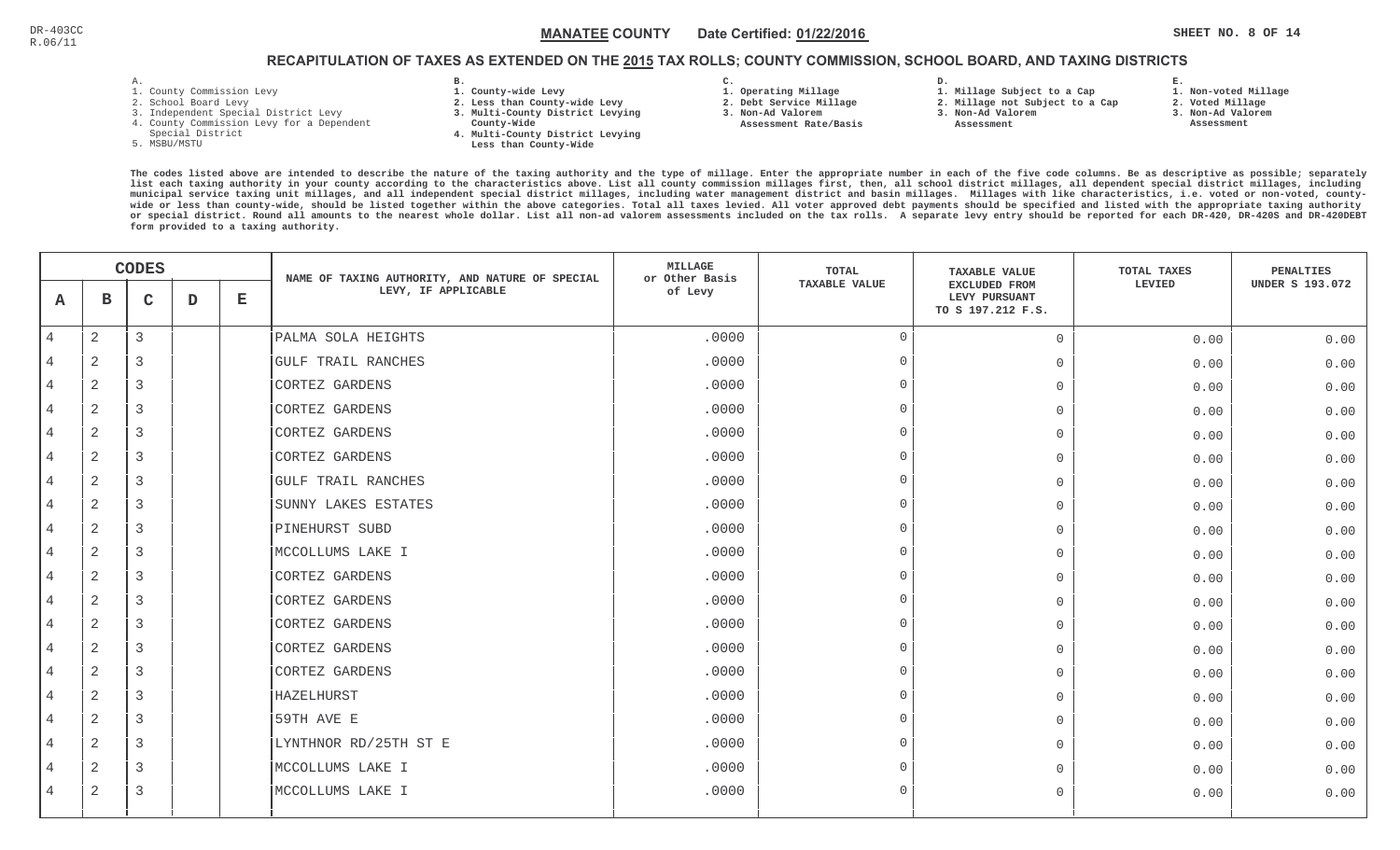**1. Non-voted Millage**

# RECAPITULATION OF TAXES AS EXTENDED ON THE <u>2015</u> TAX ROLLS; COUNTY COMMISSION, SCHOOL BOARD, AND TAXING DISTRICTS

**or special district. Round all amounts to the nearest whole dollar. List all non-ad valorem assessments included on the tax rolls. A separate levy entry should be reported for each DR-420, DR-420S and DR-420DEBT**

- 1. County Commission Levy
- 2. School Board Levy
- 3. Independent Special District Levy

**form provided to a taxing authority.**

- 4. County Commission Levy for a Dependent
- Special District
- 5. MSBU/MSTU
- **B. 1. County-wide Levy**
- **2. Less than County-wide Levy**
- **3. Multi-County District Levying**
- **County-Wide** 
	- **4. Multi-County District Levying Less than County-Wide**
- **C.**
- **1. Operating Millage**
- **2. Debt Service Millage**

**D.** 

- **3. Non-Ad Valorem**
- **Assessment Rate/Basis**
- **1. Millage Subject to a Cap 2. Millage not Subject to a Cap3. Non-Ad Valorem**
	- **Assessment**
- **3. Non-Ad Valorem**

**E.**

- **2. Voted Millage Assessment**
- **The codes listed above are intended to describe the nature of the taxing authority and the type of millage. Enter the appropriate number in each of the five code columns. Be as descriptive as possible; separately list each taxing authority in your county according to the characteristics above. List all county commission millages first, then, all school district millages, all dependent special district millages, including municipal service taxing unit millages, and all independent special district millages, including water management district and basin millages. Millages with like characteristics, i.e. voted or non-voted, countywide or less than county-wide, should be listed together within the above categories. Total all taxes levied. All voter approved debt payments should be specified and listed with the appropriate taxing authority**

|                |                | <b>CODES</b> |   |              | NAME OF TAXING AUTHORITY, AND NATURE OF SPECIAL | MILLAGE<br>or Other Basis | TOTAL                | <b>TAXABLE VALUE</b>                                       | TOTAL TAXES | PENALTIES              |
|----------------|----------------|--------------|---|--------------|-------------------------------------------------|---------------------------|----------------------|------------------------------------------------------------|-------------|------------------------|
| $\mathbf{A}$   | $\mathbf{B}$   | $\mathbf{C}$ | D | $\mathbf{E}$ | LEVY, IF APPLICABLE                             | of Levy                   | <b>TAXABLE VALUE</b> | <b>EXCLUDED FROM</b><br>LEVY PURSUANT<br>TO S 197.212 F.S. | LEVIED      | <b>UNDER S 193.072</b> |
| $\overline{4}$ | $\overline{2}$ | 3            |   |              | MCCOLLUMS LAKE I                                | .0000                     | $\bigcap$            | $\Omega$                                                   | 0.00        | 0.00                   |
| 4              | 2              | 3            |   |              | MCCOLLUMS LAKE I                                | .0000                     | $\Omega$             | $\Omega$                                                   | 0.00        | 0.00                   |
| 4              | 2              | 3            |   |              | MCCOLLUMS LAKE I                                | .0000                     | $\Omega$             | $\Omega$                                                   | 0.00        | 0.00                   |
| 4              | 2              | 3            |   |              | MCCOLLUMS LAKE I                                | .0000                     | $\bigcap$            | $\Omega$                                                   | 0.00        | 0.00                   |
| 4              | 2              | 3            |   |              | MCCOLLUMS LAKE I                                | .0000                     | $\bigcap$            | $\Omega$                                                   | 0.00        | 0.00                   |
| 4              | 2              | 3            |   |              | CORTEZ GARDENS                                  | .0000                     | $\Omega$             | $\circ$                                                    | 0.00        | 0.00                   |
| 4              | 2              | 3            |   |              | CORTEZ GARDENS                                  | .0000                     | $\cap$               | $\circ$                                                    | 0.00        | 0.00                   |
| $\overline{4}$ | 2              | 3            |   |              | MAGNOLIA MANOR                                  | .0000                     | $\cap$               | $\circ$                                                    | 0.00        | 0.00                   |
| 4              | $\sqrt{2}$     | 3            |   |              | <b>WEST MEMPHIS</b>                             | .0000                     | $\cap$               | $\circ$                                                    | 0.00        | 0.00                   |
| $\overline{4}$ | $\sqrt{2}$     | 3            |   |              | <b>GREGORY ESTATES</b>                          | .0000                     | $\Omega$             | $\Omega$                                                   | 0.00        | 0.00                   |
| $\overline{4}$ | 2              | 3            |   |              | MCCULLUM LAKE II                                | .0000                     | $\cap$               | $\Omega$                                                   | 0.00        | 0.00                   |
| 4              | $\overline{2}$ | 3            |   |              | BRACKS SPRINGS/OLSEN                            | .0000                     | $\Omega$             | $\Omega$                                                   | 0.00        | 0.00                   |
| 4              | 2              | 3            |   |              | MARLITA SUBD                                    | .0000                     | $\bigcap$            | $\Omega$                                                   | 0.00        | 0.00                   |
| 4              | 2              | 3            |   |              | DESEARS/BAYSHORE/KILBYS                         | .0000                     | $\Omega$             | $\mathbf 0$                                                | 0.00        | 0.00                   |
| 4              | 2              | 3            |   |              | 15TH - 18TH ST W - #5069                        | .0000                     | $\cap$               | $\circ$                                                    | 0.00        | 0.00                   |
| 4              | 2              | 3            |   |              | BRADEN RIVER RANCHETTES                         | .0000                     | $\cap$               | $\circ$                                                    | 0.00        | 0.00                   |
| $\overline{4}$ | $\sqrt{2}$     | 3            |   |              | SPRING SUBD                                     | .0000                     | $\cap$               | $\circ$                                                    | 0.00        | 0.00                   |
| $\overline{4}$ | $\overline{2}$ | 3            |   |              | <b>WINTER GARDENS</b>                           | .0000                     | $\Omega$             | $\Omega$                                                   | 0.00        | 0.00                   |
| 4              | 2              | 3            |   |              | 21ST, 24TH ST, 27A, PALMETTO                    | .0000                     | $\cap$               | $\Omega$                                                   | 0.00        | 0.00                   |
| 4              | 2              | 3            |   |              | PINEHURST SUBD                                  | .0000                     | $\Omega$             | $\Omega$                                                   | 0.00        | 0.00                   |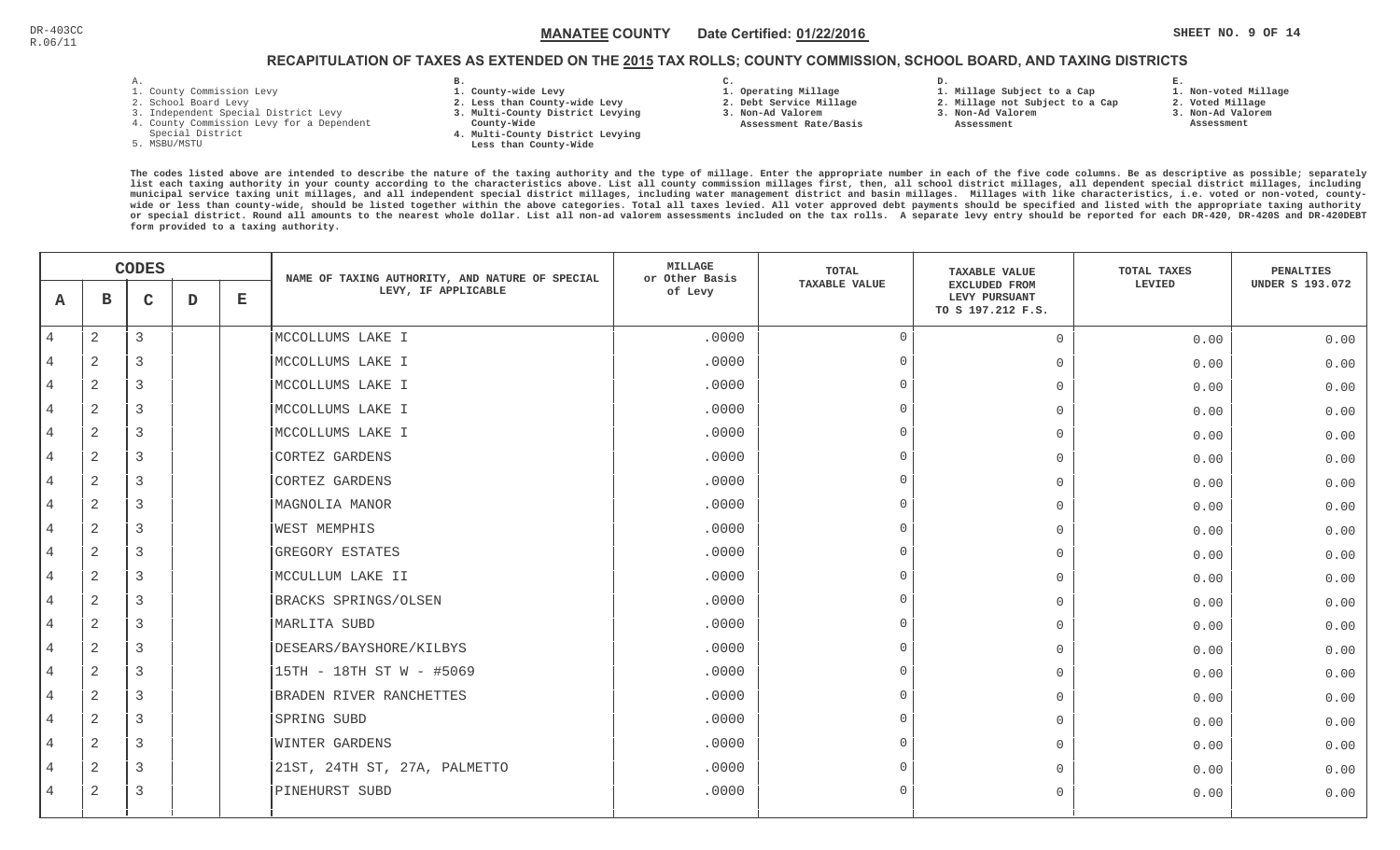### RECAPITULATION OF TAXES AS EXTENDED ON THE <u>2015</u> TAX ROLLS; COUNTY COMMISSION, SCHOOL BOARD, AND TAXING DISTRICTS

- 1. County Commission Levy
- 2. School Board Levy
- 3. Independent Special District Levy
- 4. County Commission Levy for a Dependent
- Special District
- 5. MSBU/MSTU
- **B. 1. County-wide Levy**
- **2. Less than County-wide Levy**
- **3. Multi-County District Levying**
- **County-Wide** 
	- **4. Multi-County District Levying Less than County-Wide**

**C.** 

 **2. Debt Service Millage 3. Non-Ad Valorem Assessment Rate/Basis**

- **1. Operating Millage**
- **1. Millage Subject to a Cap**

**D.** 

- **2. Millage not Subject to a Cap3. Non-Ad Valorem**
	- **Assessment**
- -
- **2. Voted Millage 3. Non-Ad Valorem Assessment**

**1. Non-voted Millage**

**E.**

|                | <b>CODES</b> |              |   | NAME OF TAXING AUTHORITY, AND NATURE OF SPECIAL | <b>MILLAGE</b><br>or Other Basis | TOTAL   | <b>TAXABLE VALUE</b> | TOTAL TAXES                                         | PENALTIES |                        |
|----------------|--------------|--------------|---|-------------------------------------------------|----------------------------------|---------|----------------------|-----------------------------------------------------|-----------|------------------------|
| A              | в            | $\mathbf{C}$ | D | Е                                               | LEVY, IF APPLICABLE              | of Levy | <b>TAXABLE VALUE</b> | EXCLUDED FROM<br>LEVY PURSUANT<br>TO S 197.212 F.S. | LEVIED    | <b>UNDER S 193.072</b> |
| $\overline{4}$ | 2            | 3            |   |                                                 | PALMA SOLA HEIGHTS II            | .0000   | $\overline{0}$       | $\overline{0}$                                      | 0.00      | 0.00                   |
| 4              | 2            | 3            |   |                                                 | ALOISE PARK                      | .0000   | $\Omega$             | $\Omega$                                            | 0.00      | 0.00                   |
| 4              | 2            | 3            |   |                                                 | 54TH AVE DR W                    | .0000   | $\cap$               | $\Omega$                                            | 0.00      | 0.00                   |
| 4              | 2            | 3            |   |                                                 | ORANGE RIDGE                     | .0000   | $\Omega$             | $\Omega$                                            | 0.00      | 0.00                   |
| 4              | 2            | 3            |   |                                                 | 17TH ST W/CALOOSA DR             | .0000   | $\cap$               | $\Omega$                                            | 0.00      | 0.00                   |
| 4              | 2            | 3            |   |                                                 | 59TH AVE DR W                    | .0000   | $\bigcap$            | $\Omega$                                            | 0.00      | 0.00                   |
| $\overline{4}$ | 2            | 3            |   |                                                 | STEVENS SUB/RIVERSIDE TER        | .0000   | $\bigcap$            | $\Omega$                                            | 0.00      | 0.00                   |
| $\overline{4}$ | 2            | 3            |   |                                                 | MARINELAND                       | .0000   | $\Omega$             | $\Omega$                                            | 0.00      | 0.00                   |
| 4              | 2            | 3            |   |                                                 | LAUREL PK/SE HIGH SCHOOL         | .0000   | $\Omega$             | $\Omega$                                            | 0.00      | 0.00                   |
| 4              | $\sqrt{2}$   | 3            |   |                                                 | RIVERDALE SUBD                   | .0000   | $\bigcap$            | $\Omega$                                            | 0.00      | 0.00                   |
| 4              | 2            | 3            |   |                                                 | SAMOSET                          | .0000   | $\cap$               | $\Omega$                                            | 0.00      | 0.00                   |
| $\overline{4}$ | $\sqrt{2}$   | 3            |   |                                                 | ONECO                            | .0000   | $\bigcap$            | $\Omega$                                            | 0.00      | 0.00                   |
| $\overline{4}$ | 2            | 3            |   |                                                 | PALMETTO COUNTRY CLUB            | .0000   | $\bigcap$            | $\Omega$                                            | 0.00      | 0.00                   |
| 4              | 2            | 3            |   |                                                 | LINGER LODGE                     | .0000   | $\bigcap$            | $\Omega$                                            | 0.00      | 0.00                   |
| $\overline{4}$ | $\sqrt{2}$   | 3            |   |                                                 | WASHINGTON PK                    | .0000   | $\Omega$             | $\Omega$                                            | 0.00      | 0.00                   |
| 4              | 2            | 3            |   |                                                 | 45TH ST E                        | .0000   | $\cap$               | $\overline{0}$                                      | 0.00      | 0.00                   |
| 4              | $\sqrt{2}$   | 3            |   |                                                 | 24TH AVE E, PAL                  | .0000   | $\Omega$             | $\Omega$                                            | 0.00      | 0.00                   |
| 4              | 2            | 3            |   |                                                 | ERIE ROAD                        | .0000   | $\cap$               | $\Omega$                                            | 0.00      | 0.00                   |
| 4              | 2            | 3            |   |                                                 | 47TH ST WEST                     | .0000   | $\Omega$             | $\cap$                                              | 0.00      | 0.00                   |
| 4              | 2            | 3            |   |                                                 | GN BREEZE/7-8TH AV NW/58TH ST    | .0000   | $\overline{0}$       | $\Omega$                                            | 0.00      | 0.00                   |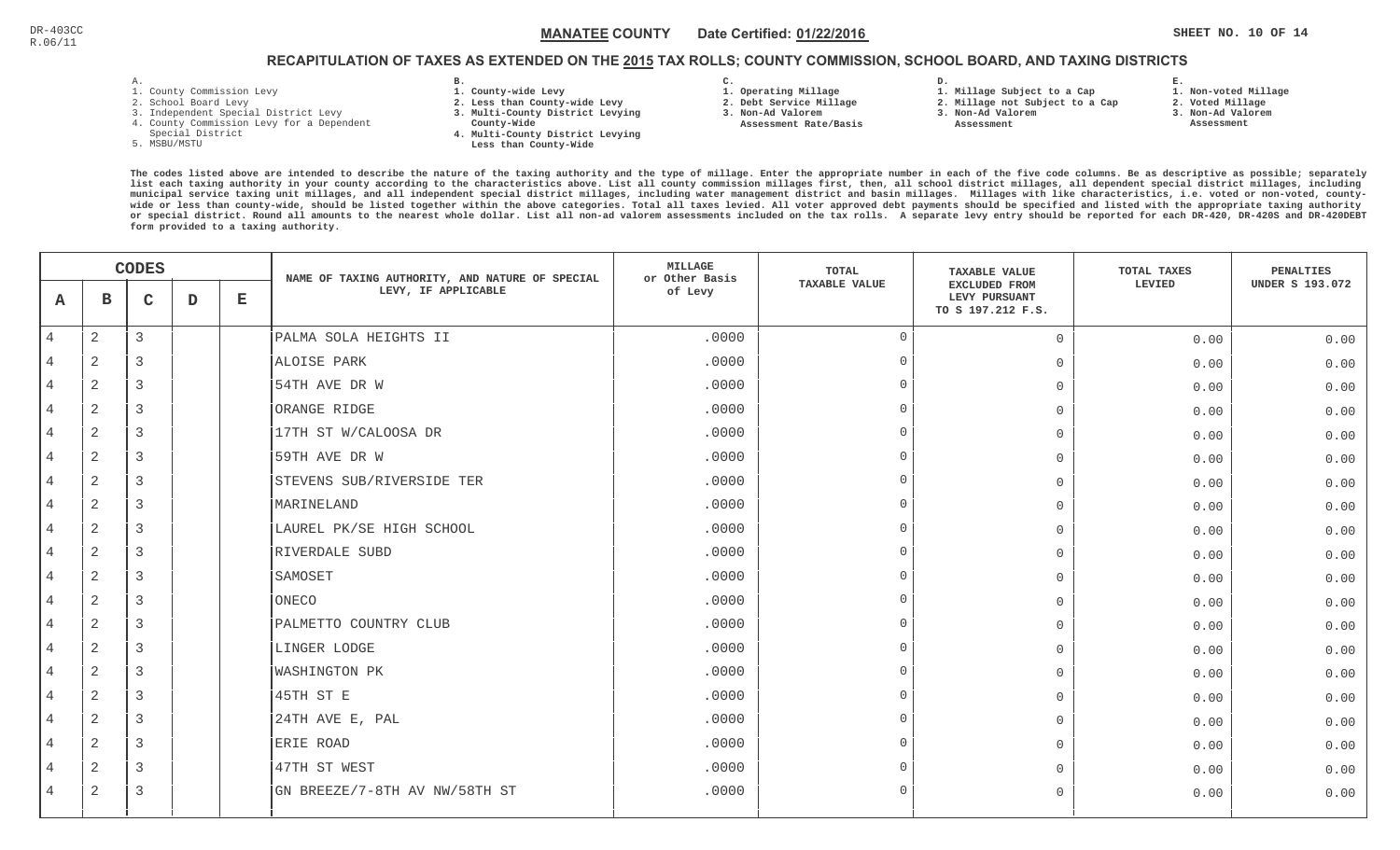### $\mathbb C$  and the state of the MANATEE COUNTY bate Certified: <u>01/22/2016</u> and the state of the state of  $\mathbb R$  is the state of  $\mathbb R$ MANATEE CO

**1. Non-voted Millage**

### RECAPITULATION OF TAXES AS EXTENDED ON THE <u>2015</u> TAX ROLLS; COUNTY COMMISSION, SCHOOL BOARD, AND TAXING DISTRICTS

- 1. County Commission Levy
- 2. School Board Levy
- 3. Independent Special District Levy
- 4. County Commission Levy for a Dependent
- Special District
- 5. MSBU/MSTU
- **B. 1. County-wide Levy**
- **2. Less than County-wide Levy**
- **3. Multi-County District Levying**
- **County-Wide** 
	- **4. Multi-County District Levying Less than County-Wide**
- **C. 3. Non-Ad Valorem**

**2. Debt Service Millage** 

 **Assessment Rate/Basis**

- **1. Operating Millage**
- **1. Millage Subject to a Cap**

**D.** 

- **2. Millage not Subject to a Cap3. Non-Ad Valorem**
	- **Assessment**
- 
- **3. Non-Ad Valorem**

**E.**

**2. Voted Millage Assessment**

|                |                | <b>CODES</b>   |   |             | NAME OF TAXING AUTHORITY, AND NATURE OF SPECIAL | <b>MILLAGE</b><br>or Other Basis | TOTAL                | <b>TAXABLE VALUE</b>                                       | TOTAL TAXES | <b>PENALTIES</b>       |
|----------------|----------------|----------------|---|-------------|-------------------------------------------------|----------------------------------|----------------------|------------------------------------------------------------|-------------|------------------------|
| Α              | в              | $\mathbf C$    | D | $\mathbf E$ | LEVY, IF APPLICABLE                             | of Levy                          | <b>TAXABLE VALUE</b> | <b>EXCLUDED FROM</b><br>LEVY PURSUANT<br>TO S 197.212 F.S. | LEVIED      | <b>UNDER S 193.072</b> |
| $\overline{4}$ | $\mathbf{2}$   | 3              |   |             | CITRUS ACRES/58TH AV NW                         | .0000                            | $\Omega$             | $\overline{0}$                                             | 0.00        | 0.00                   |
|                | $\overline{2}$ | 3              |   |             | FOGARTY/2-4TH AV/36TH ST W                      | .0000                            | $\cap$               | $\overline{0}$                                             | 0.00        | 0.00                   |
|                | $\sqrt{2}$     | 3              |   |             | FORT HAMER, OLD TAMPA RD                        | .0000                            | $\cap$               | $\mathbf 0$                                                | 0.00        | 0.00                   |
| $\overline{4}$ | $\overline{2}$ | $\overline{3}$ |   |             | 39TH ST E                                       | .0000                            | $\cap$               | $\Omega$                                                   | 0.00        | 0.00                   |
|                | $\overline{2}$ | 3              |   |             | EL WAY                                          | .0000                            | $\Omega$             | $\bigcap$                                                  | 0.00        | 0.00                   |
| $\overline{4}$ | 2              | $\overline{3}$ |   |             | REX ROAD                                        | .0000                            | $\Omega$             | $\Omega$                                                   | 14,998.32   | 0.00                   |
|                | $\overline{a}$ | 3              |   |             | 28TH ST CT PAVING                               | .0000                            | $\cap$               | $\Omega$                                                   | 5,183.08    | 0.00                   |
|                | 2              | 3              |   |             | 35TH AVE W PAVING                               | .0000                            | $\cap$               | $\Omega$                                                   | 0.00        | 0.00                   |
|                | $\sqrt{2}$     | 3              |   |             | MAR-LEE ACRES PAVING                            | .0000                            | $\cap$               | $\overline{0}$                                             | 124.13      | 0.00                   |
|                | 2              | 3              |   |             | POMELLO PARK PAVING                             | .0000                            | $\cap$               | $\overline{0}$                                             | 8,082.03    | 0.00                   |
| $\overline{4}$ | 2              | $\overline{3}$ |   |             | SHELL BEACH PAVING                              | .0000                            | $\Omega$             | $\overline{0}$                                             | 0.00        | 0.00                   |
| $\overline{4}$ | $\mathbf{2}$   | 3              |   |             | MEMPHIS ROAD PAVING                             | .0000                            | $\Omega$             | $\Omega$                                                   | 105.90      | 0.00                   |
|                | $\overline{a}$ | $\overline{3}$ |   |             | 44TH AVE E PAVING                               | .0000                            | $\cap$               | $\cap$                                                     | 0.00        | 0.00                   |
|                | 2              | 3              |   |             | 35TH STREET E PAVING                            | .0000                            | $\cap$               | $\Omega$                                                   | 2,807.69    | 0.00                   |
|                | 2              | 3              |   |             | TROPICAL SHORES PAVING                          | .0000                            |                      | $\overline{0}$                                             | 5,675.00    | 0.00                   |
|                | $\overline{2}$ | 3              |   |             | 45TH AVE DR E PAVING                            | .0000                            | $\cap$               | $\Omega$                                                   | 594.95      | 0.00                   |
|                | 2              | 3              |   |             | POMELLO PARK SEC 20 PAVING                      | .0000                            | $\cap$               | $\overline{0}$                                             | 3,605.99    | 0.00                   |
| $\overline{4}$ | $\overline{2}$ | 3              |   |             | POMELLO PARK SEC 21 PAVING                      | .0000                            | $\Omega$             | $\mathbf 0$                                                | 3,180.70    | 0.00                   |
|                | 2              | $\overline{3}$ |   |             | 84TH ST NW PAVING                               | .0000                            | $\Omega$             | $\Omega$                                                   | 716.03      | 0.00                   |
| 4              | 2              | 3              |   |             | 29TH ST W PAVING                                | .0000                            | $\cap$               | $\Omega$                                                   | 366.92      | 0.00                   |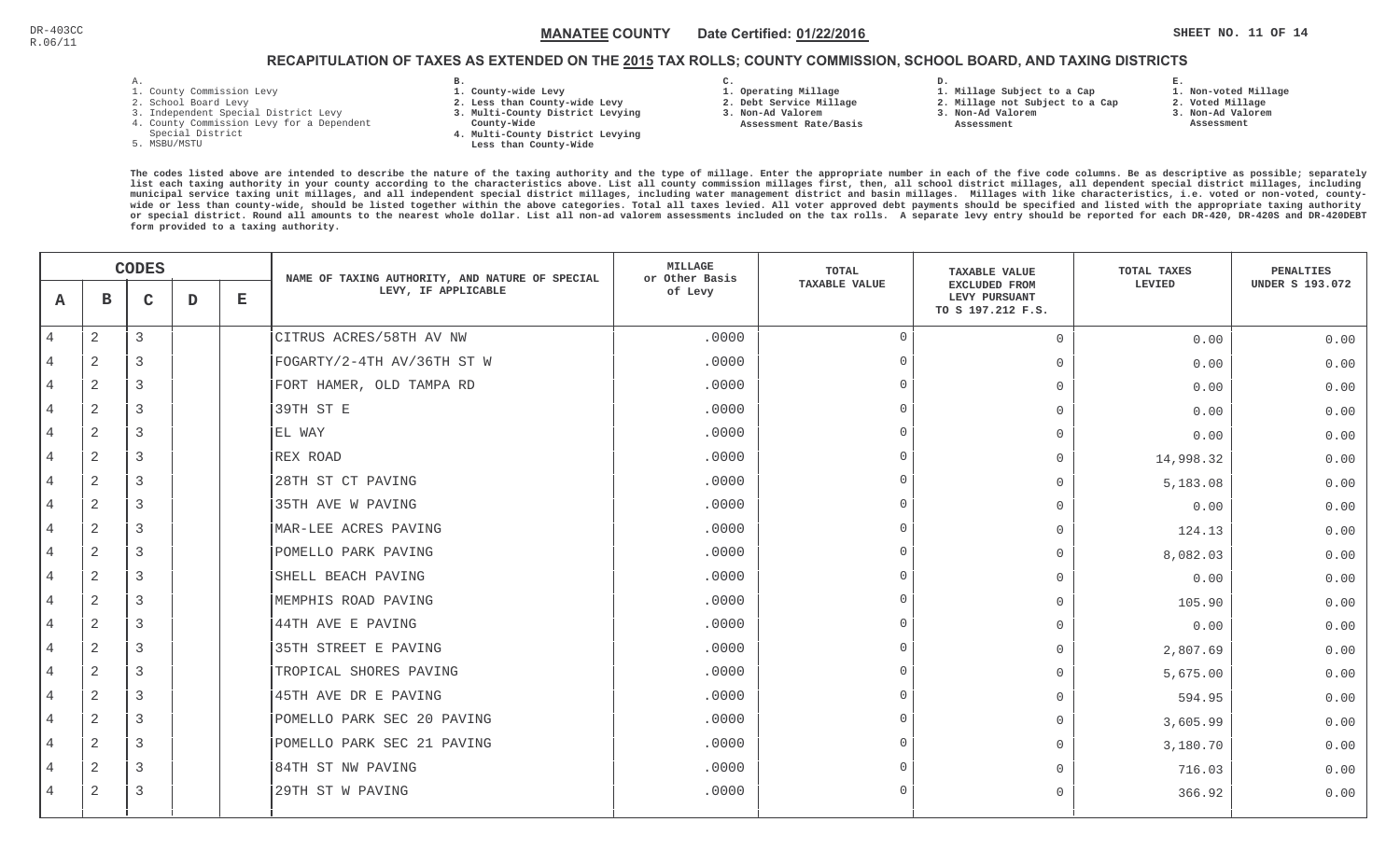### $\texttt{MANATEE COUNTY} \qquad$  Date Certified:  $\underline{\texttt{01/22/2016}}$   $\texttt{N212016}$   $\texttt{N313016}$   $\texttt{SHEET NO. 12 OF 14}$ MANATEE CO

## RECAPITULATION OF TAXES AS EXTENDED ON THE <u>2015</u> TAX ROLLS; COUNTY COMMISSION, SCHOOL BOARD, AND TAXING DISTRICTS

- 1. County Commission Levy
- 2. School Board Levy
- 3. Independent Special District Levy
- 4. County Commission Levy for a Dependent
- Special District
- 5. MSBU/MSTU
- **B. 1. County-wide Levy**
- **2. Less than County-wide Levy**
- **3. Multi-County District Levying**
- **County-Wide** 
	- **4. Multi-County District Levying Less than County-Wide**
- **C. 3. Non-Ad Valorem**

**2. Debt Service Millage** 

 **Assessment Rate/Basis**

- **1. Operating Millage** 
	- **1. Millage Subject to a Cap**

**D.** 

- **2. Millage not Subject to a Cap3. Non-Ad Valorem**
	- **Assessment**
- **2. Voted Millage**

**E.**

- **3. Non-Ad Valorem**
- **Assessment**

**1. Non-voted Millage**

|                | <b>CODES</b>   |                |   | NAME OF TAXING AUTHORITY, AND NATURE OF SPECIAL | <b>MILLAGE</b><br>or Other Basis | <b>TOTAL</b> | <b>TAXABLE VALUE</b> | TOTAL TAXES                                         | <b>PENALTIES</b> |                        |
|----------------|----------------|----------------|---|-------------------------------------------------|----------------------------------|--------------|----------------------|-----------------------------------------------------|------------------|------------------------|
| A              | в              | $\mathsf{C}$   | D | $\mathbf E$                                     | LEVY, IF APPLICABLE              | of Levy      | <b>TAXABLE VALUE</b> | EXCLUDED FROM<br>LEVY PURSUANT<br>TO S 197.212 F.S. | LEVIED           | <b>UNDER S 193.072</b> |
| $\overline{4}$ | $\overline{a}$ | 3              |   |                                                 | 24TH AVE E PAVING                | .0000        | $\Omega$             | $\overline{0}$                                      | 1,924.19         | 0.00                   |
|                | $\overline{2}$ | 3              |   |                                                 | 29TH ST E PAVING                 | .0000        | $\Omega$             | $\mathbf 0$                                         | 15,875.84        | 0.00                   |
| $\overline{4}$ | 2              | 3              |   |                                                 | 35TH AVE DR W PAVING             | .0000        | $\Omega$             | $\mathbf{0}$                                        | 1,921.60         | 0.00                   |
| $\overline{4}$ | $\overline{2}$ | 3              |   |                                                 | 55TH AVE E PAVING                | .0000        | $\Omega$             | $\Omega$                                            | 4,607.07         | 0.00                   |
| $\overline{4}$ | $\overline{2}$ | $\overline{3}$ |   |                                                 | 17TH ST W PAVING                 | .0000        | $\Omega$             | $\overline{0}$                                      | 0.00             | 0.00                   |
| 4              | 2              | 3              |   |                                                 | BRAD VILLAGE PHASE A             | .0000        | $\cap$               | $\mathbf{0}$                                        | 0.00             | 0.00                   |
| 4              | 2              | 3              |   |                                                 | BRADENTON VILLAGE PHASE B        | .0000        | $\cap$               | $\mathbf{0}$                                        | 0.00             | 0.00                   |
| 4              | $\overline{2}$ | $\overline{3}$ |   |                                                 | REGENCY OAKS RECLAIMED WATER     | .0000        | $\cap$               | $\mathbf{0}$                                        | 0.00             | 0.00                   |
| 4              | $\overline{2}$ | 3              |   |                                                 | SAN REMO SHORES RECLAIMED WTR    | .0000        | $\Omega$             | $\mathbf{0}$                                        | 0.00             | 0.00                   |
| $\overline{4}$ | 2              | 3              |   |                                                 | COUNTRY MEADOWS RECLAIMED WTR    | .0000        | $\Omega$             | $\mathbf{0}$                                        | 0.00             | 0.00                   |
| $\overline{4}$ | $\overline{2}$ | 3              |   |                                                 | SUNNY SHORES/SAGAMORE EST        | .0000        | $\Omega$             | $\mathbf 0$                                         | 0.00             | 0.00                   |
| 4              | $\overline{a}$ | 3              |   |                                                 | PALMA SOLA/BAYVIEW GROVES        | .0000        | $\Omega$             | $\overline{0}$                                      | 0.00             | 0.00                   |
| $\overline{4}$ | $\overline{2}$ | 3              |   |                                                 | MOCKINGBIRD/PALM ACRES/SE        | .0000        | $\Omega$             | $\mathbf{0}$                                        | 0.00             | 0.00                   |
| 4              | 2              | 3              |   |                                                 | <b>WEST MEMPHIS</b>              | .0000        | $\cap$               | $\mathbf 0$                                         | 0.00             | 0.00                   |
| 4              | 2              | 3              |   |                                                 | ELLENTON PHASE I-A               | .0000        | $\cap$               | $\mathbf{0}$                                        | 0.00             | 0.00                   |
| 4              | $\overline{2}$ | 3              |   |                                                 | MARINELAND                       | .0000        | $\cap$               | $\mathbf{0}$                                        | 0.00             | 0.00                   |
| $\overline{4}$ | 2              | 3              |   |                                                 | ORANGE RIDGE                     | .0000        | $\Omega$             | $\mathbf{0}$                                        | 0.00             | 0.00                   |
| $\overline{4}$ | 2              | 3              |   |                                                 | DESEARS/BAYSHORE AREA            | .0000        | $\Omega$             | $\mathbf{0}$                                        | 0.00             | 0.00                   |
|                | 2              | 3              |   |                                                 | SAMOSET                          | .0000        | $\Omega$             | $\bigcap$                                           | 0.00             | 0.00                   |
| 4              | $\overline{2}$ | 3              |   |                                                 | ONECO                            | .0000        | $\Omega$             | $\mathbf{0}$                                        | 0.00             | 0.00                   |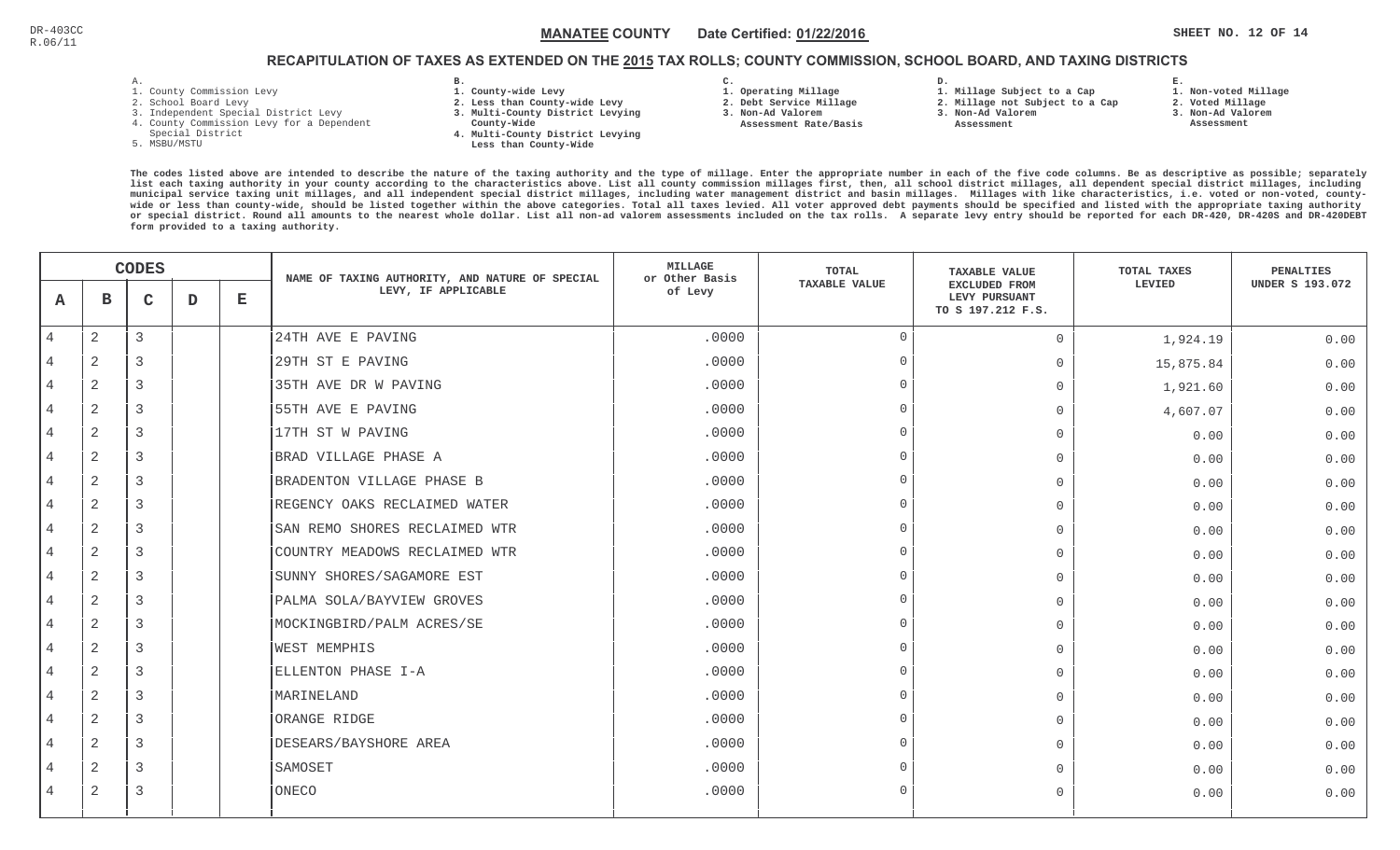### $\mathbb{N}$  **MANATEE COUNTY** and  $\blacksquare$  Date Certified:  $\mathsf{01/22/2016}$  and  $\blacksquare$   $\blacksquare$  the sharper  $\blacksquare$  sheet no. 13 of 14 MANATEE CO

### RECAPITULATION OF TAXES AS EXTENDED ON THE <u>2015</u> TAX ROLLS; COUNTY COMMISSION, SCHOOL BOARD, AND TAXING DISTRICTS

- 1. County Commission Levy
- 2. School Board Levy
- 3. Independent Special District Levy
- 4. County Commission Levy for a Dependent
- Special District
- 5. MSBU/MSTU
- **B. 1. County-wide Levy**
- **2. Less than County-wide Levy**
- **3. Multi-County District Levying**
- **County-Wide** 
	- **4. Multi-County District Levying Less than County-Wide**

**C.** 

 **2. Debt Service Millage 3. Non-Ad Valorem Assessment Rate/Basis**

- **1. Operating Millage**
- **1. Millage Subject to a Cap**

**D.** 

- **2. Millage not Subject to a Cap**
- **3. Non-Ad Valorem**
	- **Assessment**

**1. Non-voted Millage**

**E.**

- **2. Voted Millage**
- **3. Non-Ad Valorem**
- **Assessment**

| <b>CODES</b>   |                |   | NAME OF TAXING AUTHORITY, AND NATURE OF SPECIAL | <b>MILLAGE</b><br>or Other Basis | <b>TOTAL</b>               | <b>TAXABLE VALUE</b>            | TOTAL TAXES    | PENALTIES                                                  |          |                        |
|----------------|----------------|---|-------------------------------------------------|----------------------------------|----------------------------|---------------------------------|----------------|------------------------------------------------------------|----------|------------------------|
| A              | $\mathbf{B}$   | C | D                                               | Е                                | LEVY, IF APPLICABLE        | <b>TAXABLE VALUE</b><br>of Levy |                | <b>EXCLUDED FROM</b><br>LEVY PURSUANT<br>TO S 197.212 F.S. | LEVIED   | <b>UNDER S 193.072</b> |
| 4              | 2              | 3 |                                                 |                                  | ROCKY BLUFF                | .0000                           | $\overline{0}$ | $\mathsf{O}$                                               | 0.00     | 0.00                   |
| 4              | 2              | 3 |                                                 |                                  | 301 INDUSTRIAL             | .0000                           | $\overline{0}$ | $\overline{0}$                                             | 0.00     | 0.00                   |
| 4              | 2              | 3 |                                                 |                                  | WASHINGTON PARK/TALLEVAST  | .0000                           | $\Omega$       | $\Omega$                                                   | 0.00     | 0.00                   |
| 4              | 2              | 3 |                                                 |                                  | LINGER LODGE               | .0000                           | $\overline{0}$ | $\Omega$                                                   | 0.00     | 0.00                   |
| 4              | 2              | 3 |                                                 |                                  | PALMETTO                   | .0000                           | $\Omega$       | $\mathbf 0$                                                | 0.00     | 0.00                   |
| 4              | 2              | 3 |                                                 |                                  | BAY COLONY                 | .0000                           | $\overline{0}$ | $\bigcap$                                                  | 0.00     | 0.00                   |
| 4              | 2              | 3 |                                                 |                                  | <b>WOODLAWN LAKES</b>      | .0000                           | $\Omega$       | $\overline{0}$                                             | 0.00     | 0.00                   |
| 4              | 2              | 3 |                                                 |                                  | RIVERDALE SUBD             | .0000                           | $\overline{0}$ | $\mathbf 0$                                                | 0.00     | 0.00                   |
| 4              | 2              | 3 |                                                 |                                  | MARLITA SUBD               | .0000                           | $\Omega$       | $\overline{0}$                                             | 0.00     | 0.00                   |
| $\overline{4}$ | 2              | 3 |                                                 |                                  | 60TH AVE W                 | .0000                           | $\Omega$       | $\bigcap$                                                  | 0.00     | 0.00                   |
| $\overline{4}$ | $\mathbf{2}$   | 3 |                                                 |                                  | 51ST AVE E                 | .0000                           | $\Omega$       | $\Omega$                                                   | 0.00     | 0.00                   |
| 4              | $\mathbf{2}$   | 3 |                                                 |                                  | MAR-LEE ACRES SEWER        | .0000                           | $\Omega$       | $\Omega$                                                   | 216.68   | 0.00                   |
| $\overline{4}$ | 2              | 3 |                                                 |                                  | LYCHEE ACRES SEWER         | .0000                           | $\Omega$       | $\Omega$                                                   | 0.00     | 0.00                   |
|                | 2              | 3 |                                                 |                                  | 21ST STREET W SEWER        | .0000                           | $\Omega$       | $\Omega$                                                   | 0.00     | 0.00                   |
| 4              | 2              | 3 |                                                 |                                  | 22ND STREET W SEWER        | .0000                           | $\overline{0}$ | $\overline{0}$                                             | 453.14   | 0.00                   |
| 4              | 2              | 3 |                                                 |                                  | 33RD STREET W SEWER        | .0000                           | $\Omega$       | $\Omega$                                                   | 2,504.88 | 0.00                   |
| 4              | $\mathbf{2}$   | 3 |                                                 |                                  | TROPICAL SHORES SEWER      | .0000                           | $\Omega$       | $\Omega$                                                   | 7,336.19 | 0.00                   |
| 4              | 2              | 3 |                                                 |                                  | 98TH AVE E (PARRISH) SEWER | .0000                           | $\Omega$       | $\Omega$                                                   | 339.86   | 0.00                   |
| 4              | $\overline{2}$ | 3 |                                                 |                                  | SUNKIST ACRES SEWER        | .0000                           | $\overline{0}$ | $\Omega$                                                   | 2,039.13 | 0.00                   |
| 4              | 2              | 3 |                                                 |                                  | 29TH ST E SEWER            | .0000                           | $\Omega$       | $\Omega$                                                   | 1,359.44 | 0.00                   |